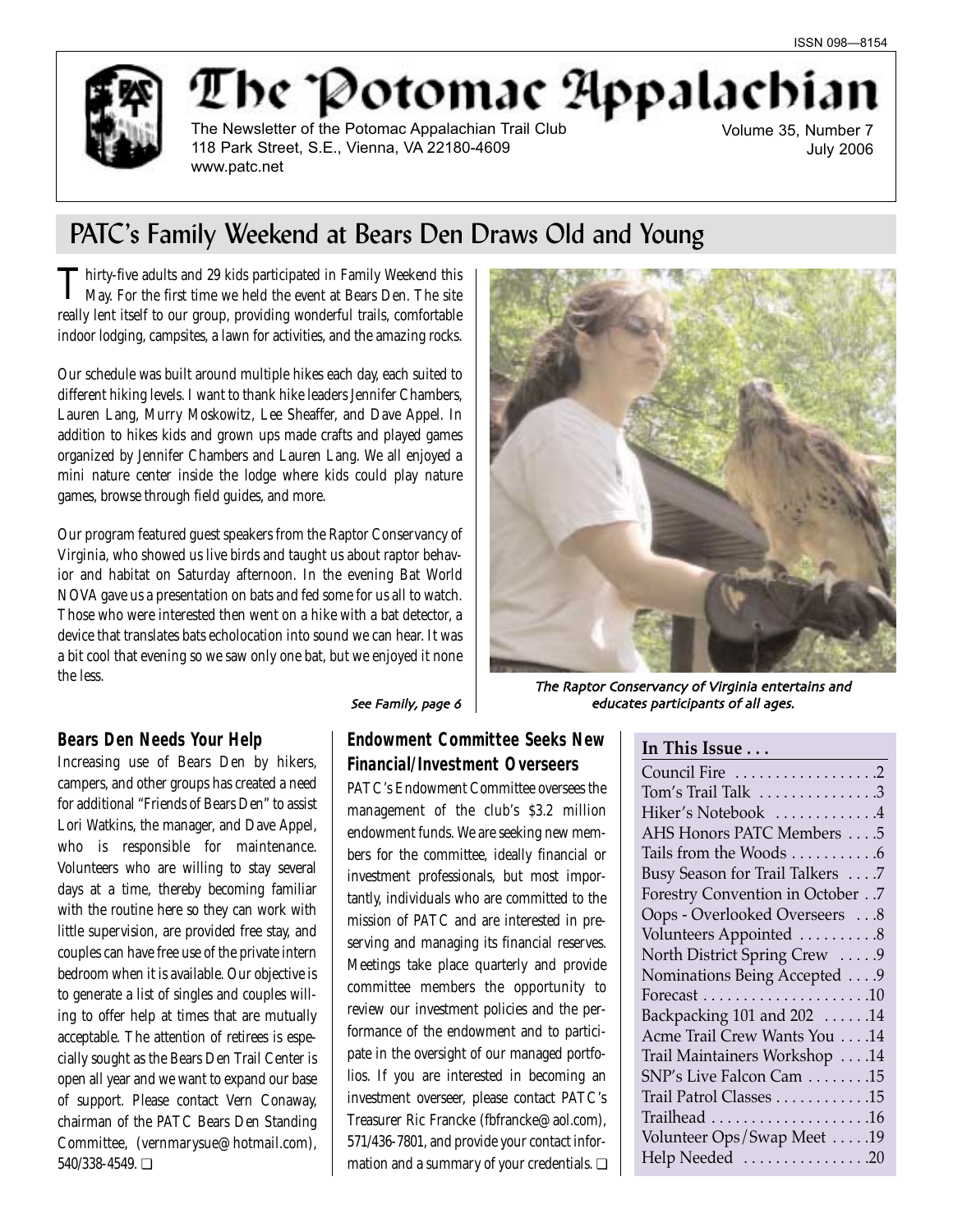## Council Fire

The Potomac Appalachian Trail Club's regularly scheduled Council Meeting was called to order on May 9, 2006, at the Club Headquarters building by President Tom Johnson. The club's AT corridor monitoring has received a \$450 grant via ATC from LL Bean. Rick Canter has received \$350 from Trail House for National Trails Day; this is the fifth or sixth year that Trail House has supported National Trails Day in this manner. A recent Blackburn visitor made a \$100 donation because he was so impressed with the facility.

The annual meeting is scheduled for Nov. 14, 2006, at the Atrium, the same location as in 2005. Eliza Beth Engle will serve as supervisor of membership and Jim Peterson as supervisor of land for the rest of this year. Another suit has been filed against an officer of PATC by the same member whose suit was recently dismissed; naming Supervisor of Facilities Mel Merritt. (Note - as of press time this suit was also dropped.) Business Manager Monica Clark provided financial reports for January, February, and March.

### **Trails, Land, and Facilities**

Vice President for Operations Bruce Glendening reported that volunteers were working on Java programming to link the various databases together so that work reports could be entered through the Web and flow into the appropriate databases. This effort has been estimated to take about 100 hours of programmer effort, which is stressing the volunteers. PATC may have to contract this effort out to professional programmers.

Supervisor of Land Jim Peterson reported that an application has been submitted for the Blackburn Trail easement and has received favorable comments from the Land Trust of Virginia; he expected a favorable ruling by the June 30 deadline. The next step is the final easement, which must be approved by the Land Trust Board of Directors.

Council approved a motion introduced by Trail Land Acquisition Chair Phil Paschall authorizing \$13,000 for an appraisal of Greene County lands that are part of the sale of the easement tax credits program. This is, in effect, a loan that will be repaid from the funds provided by the sale of the tax credits.

Supervisor of Facilities Mel Merritt reported that the Fire Marshal had noted violations during a recent fire safety inspection of PATC Headquarters. The Tool Room had improperly stored paint cans, and the sprinkler was not wired to the alarm.

Headquarters Chair Eliza Engle sent posters to all the local hiking clubs advertising the Open House PATC held in May. There was a demonstration of crosscut sawing, and SMRG had a particularly interesting display. Most of the other committees were represented.

Bears Den Chair Vern Conaway reported Bears Den took in \$6,100 in the past month. The new cash register with the credit card reporting had been installed. One of the ridgerunners was staying at Bears Den. Thanks to increased rentals, Bears Den is making more money than expected.

Silberman Cabin status: Cabins Construction Chair Jim Peterson reports that chimney construction will be a major stone project, and the crew has been collecting rocks to support this. With the cinder block course completed the chimney is now usable. We have received an estimate of \$5,200 from a reliable mason.

Vice President for Volunteerism Lee Shaeffer presented the Marymount University organizational study of PATC operations. The study will be considered by the Constitution/Bylaws Committee.

Nominating Committee - Hop Long stated that there have been no obvious candidates and is asking members to please send e-mails with recommendations to Hop (theFSLongs@comcast.net ).

PATC needs a librarian/archivist. If you know of someone who might be interested please have them contact Alan Day (dayalan@nova.org). ❏

*—Alan Day, Secretary*

### HOW TO CONTACT US: HEADQUARTERS, SALES, CABIN RESERVATIONS, AND MEMBERSHIP INFORMATION

24-hr. Activities Tape #: 703/242-0965

Address: 118 Park Street, S.E., Vienna, VA 22180 Hours: Monday through Thursday, 7:00 p.m. to 9:00 p.m.<br>Phone #: 703/242-0315 **Phone** #: 703/242-0315 and Thursday and Friday 12 noon to 2 p.m.<br>Facsimile #: 703/242-0968

To receive an information packet: Extension 10 Club e-mail: info@patc.net Club President (leave a message), Tom Johnson: Extension 40 World Wide Web URL: www.patc.net

## STAFF: DURING REGULAR BUSINESS HOURS

Director of Administration: Wilson Riley (Ext. 11) e-mail: Wriley@patc.net Trails Management Coordinator: Heidi Forrest (Ext. 12) e-mail: hforrest@patc.net Business Manager: Monica Clark (Ext. 15) e-mail: mclark@patc.net Membership/Cabin Coordinator: Pat Fankhauser (Ext. 17) e-mail: pfankhauser@patc.net Sales Coordinator: Maureen Estes (Ext. 19) e-mail: mestes@patc.net

## *Potomac Appalachian*

**Chief Editor:** Linda Shannon-Beaver, PA@patc.net **Features Editor:** Joanne Erickson **Forecast Editor:** Vince Ferrari, PA-Forecast@patc.net

## Club Officers and chairs contact info:

www.patc.net/about/contact.html or call the main club phone number. Contact list published twice annually in the PA.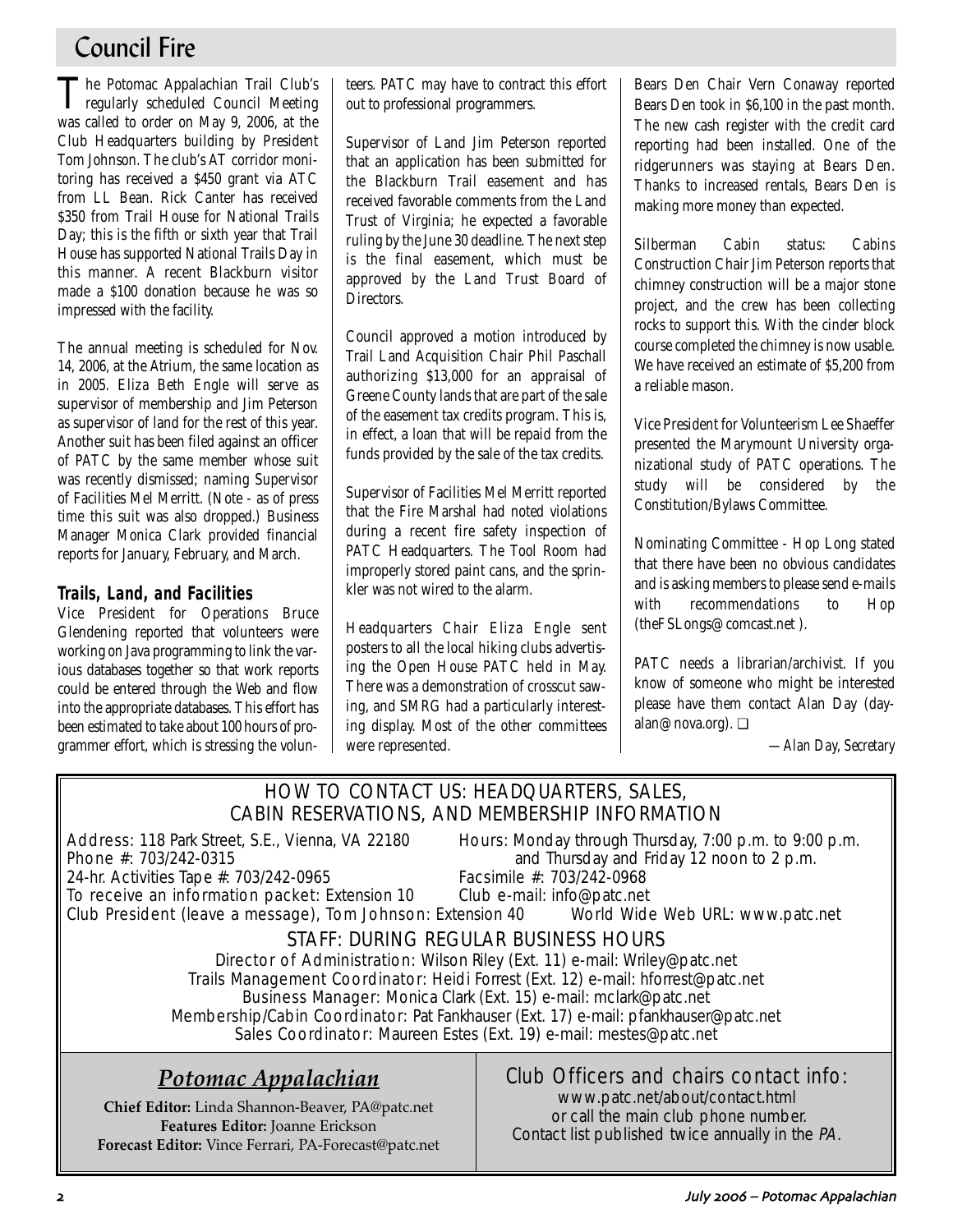# Tom's Trail Talk – The Great Eastern Trail

Out there in the west, where PATC's Tuscarora Trail winds along<br>Great North and Tuscarora mountains, there is another, more primitive network of trails. Many of those trails are Forest Service projects and have been around for decades. George Washington, Thomas Jefferson, Monongahela, all have trails that get hit or miss maintenance depending mostly on whether or not the Forest Service has money to maintain them. They meander through valleys and course along ridge tops. There is some great scenery out there.

Some move east and west, but most are north-south routes, because that is how the Appalachian Mountains run. If you looked at a map that showed all the trails in the Appalachians (I don't think one exists, by the way) you would see trails used by hikers, bikers, equestrians, hunters, fishermen, running generally from southwest to northeast. Could those trails be linked together to form another Appalachian Trail?

The idea is not new. Stan Murray, chair of the ATC Board of Managers, introduced the idea of linking those western trails in 1969. The idea came to be known in ATC circles as the Western Appalachian Alternative (WAA). And through the years, since 1969, the trails out west grew in length, until the ends of some of the trails almost touched each other. In the March-April 2000 edition of *Appalachian Trailway News*, PATC's Lloyd MacAskill broached the subject once again. Was it time to launch a new AT project?

Two years later American Hiking Society moved to create a new group, the Southeastern Foot Trails Coalition (SEFTC), to link together 5,000 miles of hiking trails in the Southeast. At the formative meeting at Unicoi State Park in Georgia in April of 2002, the group discussed the WAA. PATC heard about the discussions and joined the coalition in December of 2003, specifically to participate in the WAA effort. In April of 2004 it was decided that SEFTC would take responsibility for the WAA south of Burkes Garden, Va., while PATC would form a similar coalition to do everything north of Burkes Garden. In November of 2004 we signed a memorandum of understanding with AHS and the Rivers and Trails Conservation Assistance (NPS/RTCA) program to work together on behalf of this new trail.

Our coalition came together at a meeting at Gypsy Spring Cabin in May of 2005, and was formally inked at Blackburn Trail Center the following November. It is called the Mid-Atlantic Foot Trails Coalition (MAFTC), and its sole purpose is to make this new trail happen. The signatories are PATC, Mid State (Pennsylvania) Trail Conference, Link Trail Club, Finger Lakes Trail Conference, and AHS, with RTCA in the role of facilitator. In December the two groups (SEFTC and MAFTC) decided to name it the Great Eastern Trail (GET), and at an SEFTC strategic planning meeting in Georgia that month it was agreed that the two coalitions would form a steering committee to make long-range decisions about the GET.

Okay, enough about history and bureaucracy. What trails will comprise this new trail? From south to north, the trails that have signed on are the Alabama-Pinhoti, Georgia-Pinhoti, Cumberland (Tennessee), Pine Mountain (Kentucky), Allegheny (West Virginia), Tuscarora (Virginia, West Virginia, Maryland, and Pennsylvania), Link (Pennsylvania), Mid State (Pennsylvania), and Finger Lakes (New York). This would repre-



Mapping by Steve Stock, West Virginia University (Recordios, Ports & Tourism Resources Program)



Signatories to the Mid-Atlantic Foot Trails Coalition shown on See Tom's, page  $4$   $\parallel$  the front steps of Blackburn Trail Center.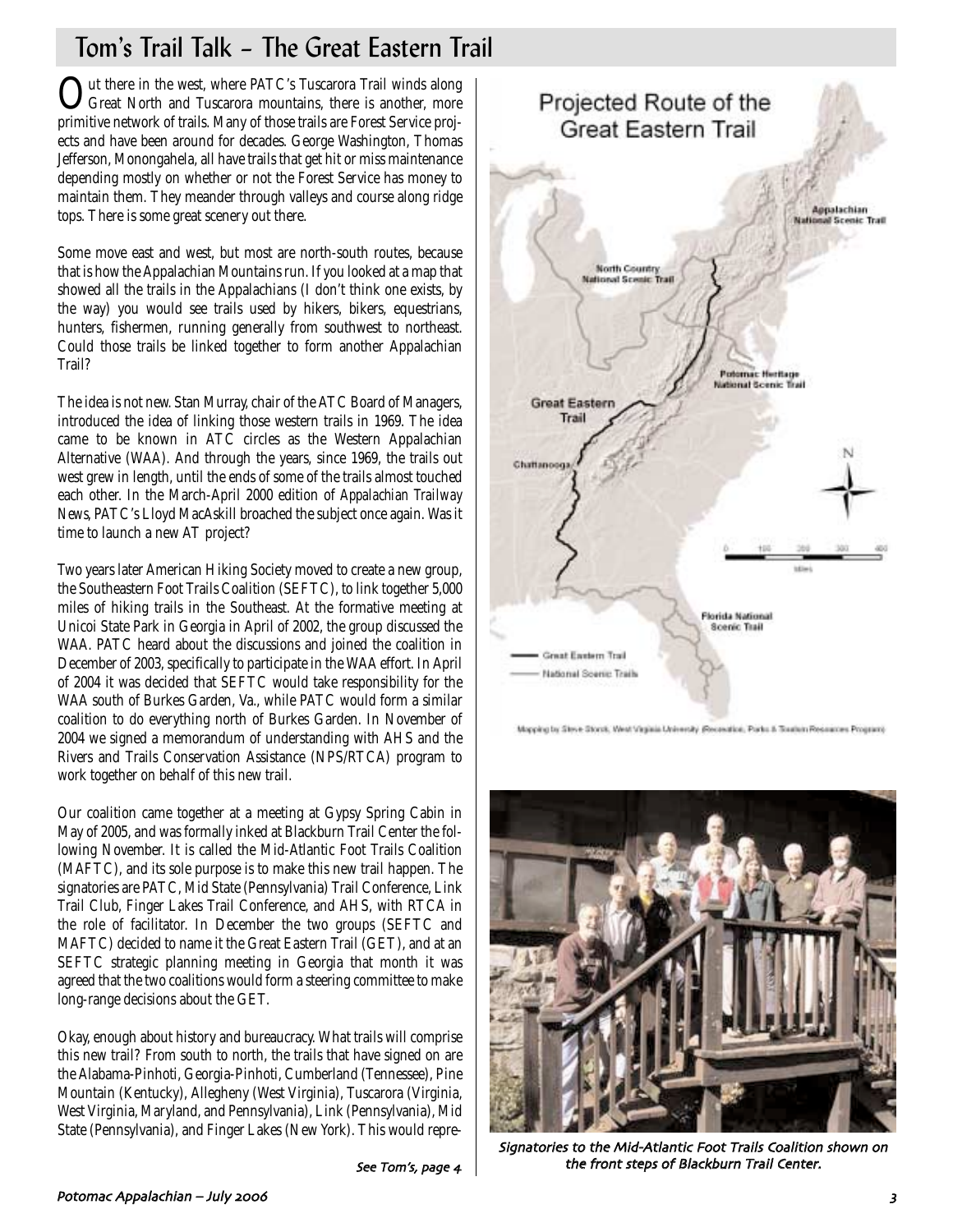

### *Hiker's Notebook*

**Common Name:** Copperhead, Highland Moccasin, Pilot Snake, Chunk Head

**Scientific Name:** Agkistrodon contortrix (Generic name from the Greek *Ancistron* meaning fishhook; species from the Latin *contortio,* which means twisted [contorted] referring to the dorsal skin markings)

Copperheads are pit vipers, or crotalids; poisonous snakes that are named for the two heat-sensing pits used to locate prey that are positioned between the eyes and the nostrils. Their venom destroys the red corpuscles of the blood and releases the hemoglobin into the surrounding fluid. The resultant hemorrhaging destroys the snake's normal prey, mostly small mammals.

Copperheads bear their young live. They are also iteroparous; the female can store sperm from an autumnal breeding through the winter to ensure emergence of the brood in the more hospitable spring environment. They are gregarious, overwintering in dens call hibernacula with rattlesnakes and black rat snakes. They sometimes produce a cucumber smell when they are disturbed.

Copperheads do not attack humans unless threatened. However, according to some references, copperheads are responsible for more snakebite reports in most years than any other snake. The copperhead bite is not serious and requires only minor medical treatment because the venom is not as toxic as that of other poisonous snakes. Antivenin is expensive, has a limited time period in which it can be given, and often results in side effects. Treatment excluding this drug is often more effective. ❏

*—William Needham Visit the Hiker's Notebook Web site at: www.mwrop.org/W\_Needham/h\_notebook.html*

#### Tom's, from page 3

sent a new trail west of the AT, over 1,800 miles long.

There is considerable ambiguity about end points. In the south, SEFTC wants to link the Alabama-Pinhoti to the Florida National Scenic Trail, while in the north the two groups are discussing whether to proceed north along the Finger Lakes and branch off on the North Country National Scenic Trail toward the Adirondacks, or proceed east on the Finger Lakes Trail into the Catskill trail network, then north on the Long Path to the Albany area. Both trails hope to link into the Adirondack trail network, but that has not been decided. The GET planners hope to get to Lake George one way or another.

Other trail routes are being discussed. In southern Pennsylvania there are two alternate routes: down the Mid State to the Link and meet the Tuscarora at Cowans Gap State Park, or proceed further down the Mid State to the trails in Green Ridge State Forest in Maryland, and thence to the C&O Towpath, then east to Hancock for a link with the Tuscarora.

PATC plays a major role in this. We formed the MAFTC, and we serve as the "anchor" club for that coalition, much as the Florida Trail Association serves as the "anchor" (the club with the largest membership and resources) for SEFTC. Further, we have the longest gap between trails, from the Tuscarora to the Allegheny, some 150 miles, almost entirely through George Washington



High Knob fire tower, on the Tuscarora-Allegheny link.

National Forest. We are working with the Forest staff to designate a route, and Southern Shenandoah Valley Chapter (SSVC) has been leading a series of hikes along the proposed route, working south toward the Allegheny. The trails are almost all in place, and we might have only three or four miles of new trail to construct to get a thru-route. But the link goes through parts of Virginia and West Virginia that are sparsely populated, and getting trail maintainers will be a big task. We might need to build a new chapter in the Staunton/Lexington area, or expand the reach of SSVC. It is all very iffy.

The project is part of PATC's Western Strategy, and will likely serve as a driving force for club activities in the future. ❏

*—Tom Johnson*



Former PATC President Walt Smith and former George Washington NF Superintendent Bill Damon on the Tibbet Knob trail, part of the Tuscarora-Allegheny link.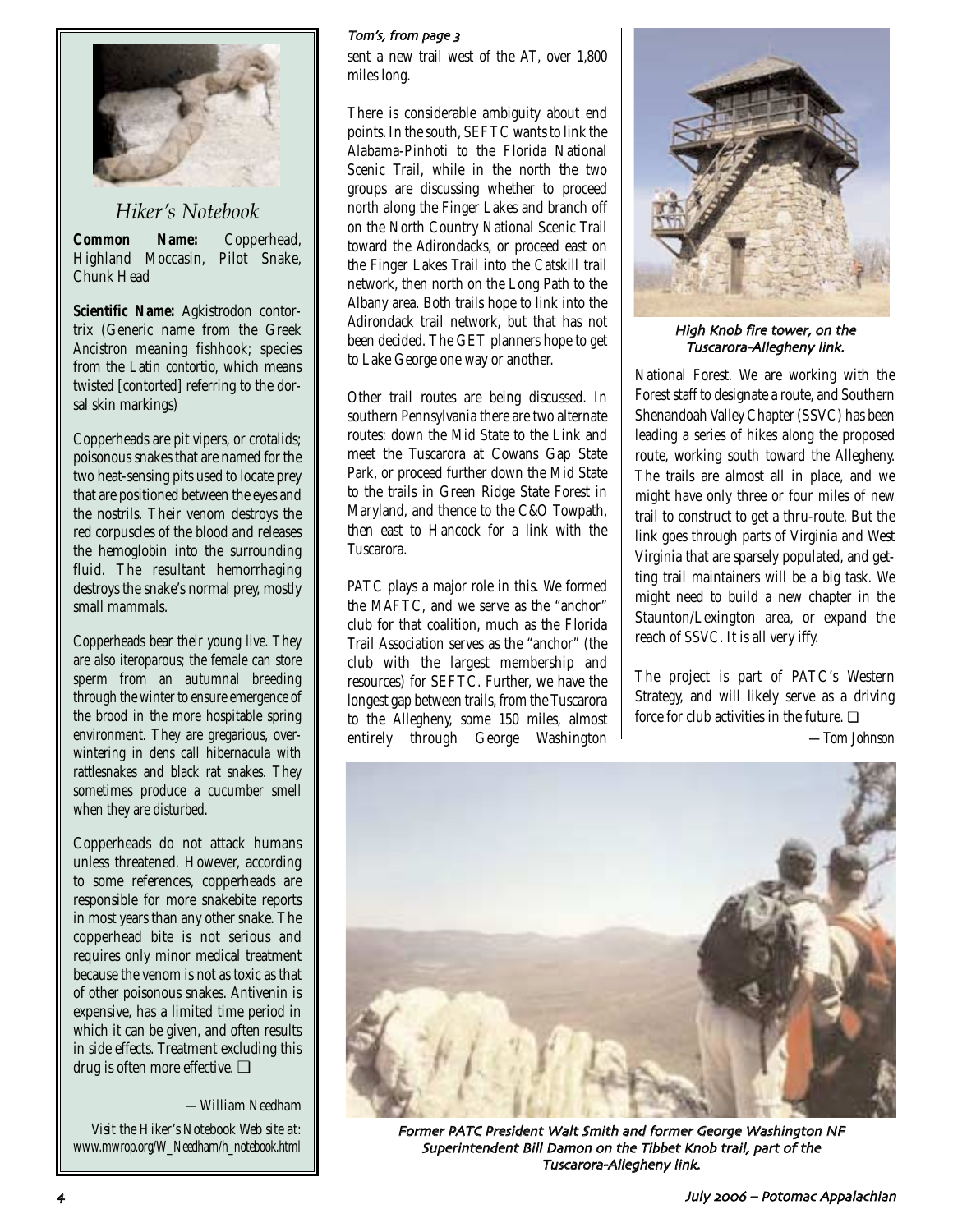## American Hiking Society Honors Two Members With National, Regional Awards

 $\bigcirc$  ther than a love for hiking and the out-<br>doors, what do a retail outreach specialist and a part-time educator involved with a family literacy program have in common?

In a rare coincidence the American Hiking Society (AHS) named PATC members Mal Fordham of Annapolis and Lauren Lang of Leesburg as Volunteers of the Year in their respective regions. And Mal received the distinct honor of being named the society's National Volunteer of the Year.

Each year AHS recognizes volunteers from its nine regions across the U.S. For 30 years, AHS has been dedicated to promoting hiking and establishing, protecting, and maintaining the nation's footpaths.

Mal was nominated by Kevin Barry of the National Park Service for the AHS award; PATC President Tom Johnson nominated Lauren.

"Mal Fordham personifies the very best in a volunteer," said Gregory Miller, AHS president. "Mal has dedicated himself to trails, outdoor education, and meaningful outreach to our youth. The hiking community honors Mal and our regional Volunteers of the Year for their generous commitment to hiking and the outdoors."

According to AHS, Mal "stood out among the other deserving candidates for two reasons – his effectiveness in recruiting and leading volunteer trail crews and his dedication to promoting environmental awareness to schoolage children."

In nominating Lauren, Tom Johnson described her passion for getting children involved in hiking: "She is very creative about the way she gets small children interested – they collect different kinds of leaves, they look for animal holes, they compete to see who can find the next blaze tree. She believes that if children begin hiking as soon as they can walk, they will retain a love of the outdoors all their lives."



Mal, left, receives award from Peter Olsen, membership manager for AHS

### **Mal Fordham: Making Work a Pleasure**

For Mal, his work is his passion. Following careers in the Army and industry, Mal has been with Recreational Equipment Inc. (REI) for more than three years. As an outreach specialist in REI's College Park, Md., store, Mal helped create the store's Volunteer Trail Days, which lead volunteers to perform trail maintenance and construction projects in Greenbelt Park, which is part of the National Park Service.

Mal also leads a program supported by REI called P.E.A.K. -Promoting Environmental Awareness in Kids – that applies the Leave No Trace principles. Over the past two years Mal has taught more than 2,000 people, mostly Scouts, Junior Rangers, and elementary school children, the importance of responsible recreation and how to safeguard the environment through the P.E.A.K. program.

As a PATC member since 1999, Mal is an active participant in the club's Trail Patrol program and coordinated the Ridgerunners program for five years. The patrol offers information and assistance to hikers and backpackers on club-maintained trails. It also offers classes, such as backpacking, hike leadership, Leave No Trace outdoor ethics, and backcountry first aid.

Mal won the AHS Volunteer of the Year Award for the state of Maryland in 2003, and he is a big fan of AHS's Volunteer Vacations, in which participants visit backcountry locations to construct or rebuild footpaths, cabins, and shelters.



It's rare to catch Lauren without kids in tow, as she is here when she received her award in Harpers Ferry.

### **Lauren Lang: Chasing a Passion**

Many people have passions, but in most cases they must make their passions fit into their lives. To the contrary, Lauren, her husband Larry, and their three children have adapted their lives to fit their passion.

A native of Washington, D.C., Lauren developed her passion for hiking and the outdoors in college, when she was a camp counselor leading backpacking and canoe trips. In 1992, she spent a week on a PATC trail maintenance work trip. She met her future husband in 1993 on a cabinbuilding work trip and, a year later, she obtained a leave of absence from her teaching position and hiked the AT, starting on March 1 and arriving at Katahdin on Aug. 12 (her e-mail address reflects that accomplishment). Larry thru-hiked the AT in 1989.

Since the birth of her first child, Lauren has been involved in developing programs and leading hikes for toddlers and families. Today, all of the Lang children are involved in hiking – even though the youngest is a mere six months old. Lauren usually leads two Monday morning and afternoon family hikes at least twice a month. She also serves as a parttime instructor in a family literacy program. Lauren has authored a two-part article about hiking with children. In it she pointed out that

#### Potomac Appalachian – July <sup>3</sup>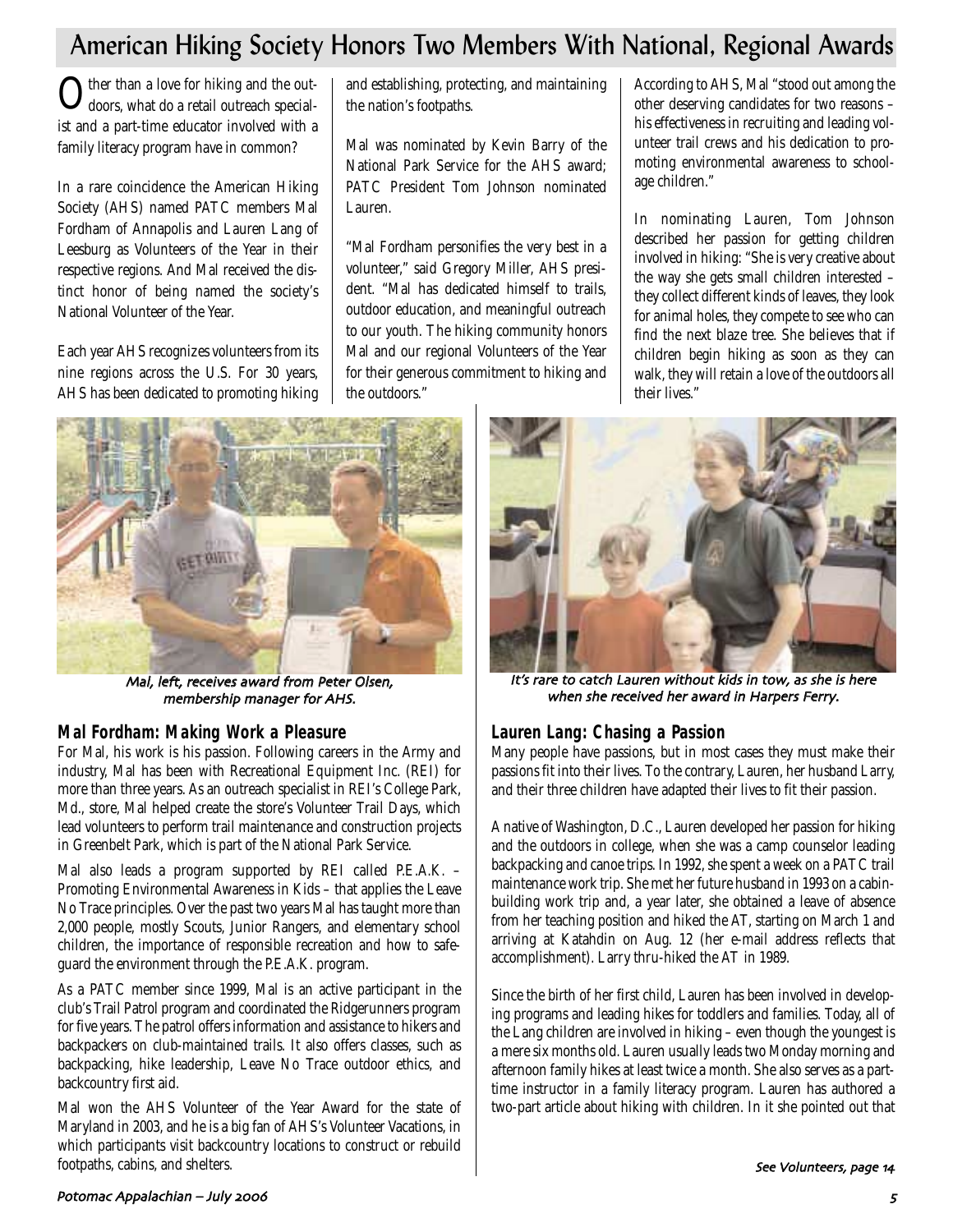#### Family, from page 1

Nan Leininger was a star running the kitchen for the entire weekend, making sure all the meals were delicious, nutritious, and served on schedule. She went above and beyond the call of duty by preparing much of the food ahead and remaining cheerful and flexible for hours on end. I also want to thank all the participants who helped in the kitchen and pitched in however they could, making the weekend a real success.

We are already planning another family weekend next year. We are especially excited about adding activities geared toward teens and 'tweens such as nature photography and service projects. Thanks again to Jennifer, Lauren, Nan, and the absolutely wonderful folks at Bears Den. I look forward to seeing more people young and old at next year's event. ❏

*—Anne Regan*



Jason Lang enjoys Bears Den Rocks during the 2006 Family Weekend





Children enjoy leaf printing at Bears Den



Breakfast is served at the Family Weekend



Entertainment takes all forms at the Family Day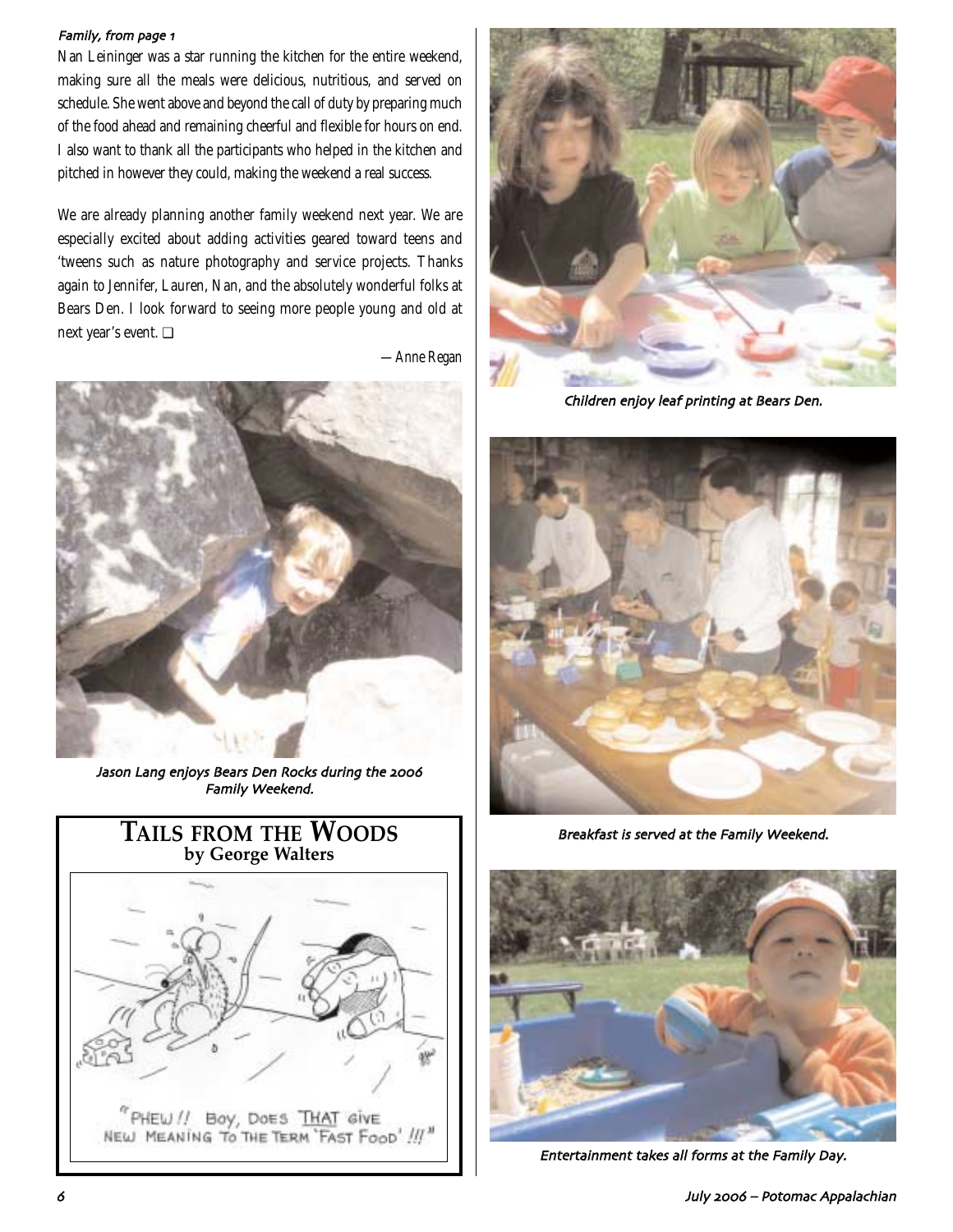## It's a Busy Season for the Trail Talkers

Trail Talkers have been busy spreading the word about PATC in several states this spring and have lots of plans for summer and fall events. Check out the list below, and let us know at which event you would like to represent PATC. All you have to do is set up a display and distribute information about the club's activities. It's easy and fun, and you'll get to meet some great folks who are also interested in trails and conservation.

1 July 22 — annual Barge Bash in Hancock, Md. There'll be fireworks, swimming, music & food. PATC won't have a barge this year, but we have plans for one in 2007. Check out the Hancock Web site for more information: www.hancockmd.com.

2 September 30 – Celebrate Virginia, McLean, Va. There'll be great Virginia-made food and beverages; arts and crafts; classes on how to do, make or cook; music and strolling entertainers; and door prizes. Check it out at www.mcleancenter.org. We have one volunteer and could use another.

3 October 7 – In the Street, Frederick, Md. Events include Steeplechaser's Mile Run, parade, entertainment, food, beer & wine sampling, plus art activities for kids and adults. Call 301/694-2489 for information.

4 October 5-7 – 70th Annual Mountain State Forest Festival, Elkins, W.Va. We have one person signed up but could use some more help with this event that draws up to 100,000 people. Parade, carnival, crafts, food, concerts and lots more. See www.forestfestival.com for schedule of events and photos from last year's festival.



On May 13 PATC Trail Talker Linda Rudy represented the club at the Berkeley Springs Ravishing Raptors event

5 October 7-8 – 33rd Annual Apple Butter Festival, Berkeley Springs, W.Va. There'll be a parade, games, contests, arts & crafts, food, entertainment and, of course, lots of apple butter. See www.berkeleysprings.com for details.

6 October 20-22 – Shenandoah Valley Balloon and Wine Festival, Millwood, Va. For more information, see www.historiclongbranch.com.

As a Trail Talker volunteer, you will be provided with handouts to share with festival participants. Display and materials provided by PATC Education Committee. Some events come with free passes for PATC volunteers. Sign up for a Trail Talker event today and make this a summer to remember. To reserve your spot or ask questions, contact Linda Rudy at lindarudy@att.net or 304/636-8557. Also, let us know of a local event where you think PATC should be represented. ❏

*—Linda Rudy*

## Pittsburgh is the Place for the October Forestry Convention

The Society of American Foresters will hold its annual National Convention – Our Woods: Wild and Working – in Pittsburgh, Pennsylvania on Oct. 25 – 29, 2006. Whatever your connection to the forest, whether you're a consultant, field forester, urban forester, researcher, landowner, or student – this conference will provide you with the latest scientific research and field applications and a forum to discuss emerging natural resource issues with colleagues from across the country.

Over 240 presenters will discuss forest management, bioenergy, forest business and investing, invasive species, urban and community forestry, fire, forest certification, oak regeneration, and much more. The Convention is designed to allow attendees to maximize their investment by participating in aspects of the program that meet their unique interests and professional needs.

The conference's keynote speaker is Dr. Wangari Maathai, 2004 Nobel Peace Laureate. Kenyan born Maathai started a grassroots organization called the GreenBelt Movement that transforms landscapes, helps families earn income, and empowers forest managers. Today, Professor Maathai serves as Deputy Minister of Environment in Kenya's government.

For program details on special events, general session speakers, technical field tours, and more, visit the SAF Web site at www.safnet.org or call toll free at 1-866/897-8720. ❏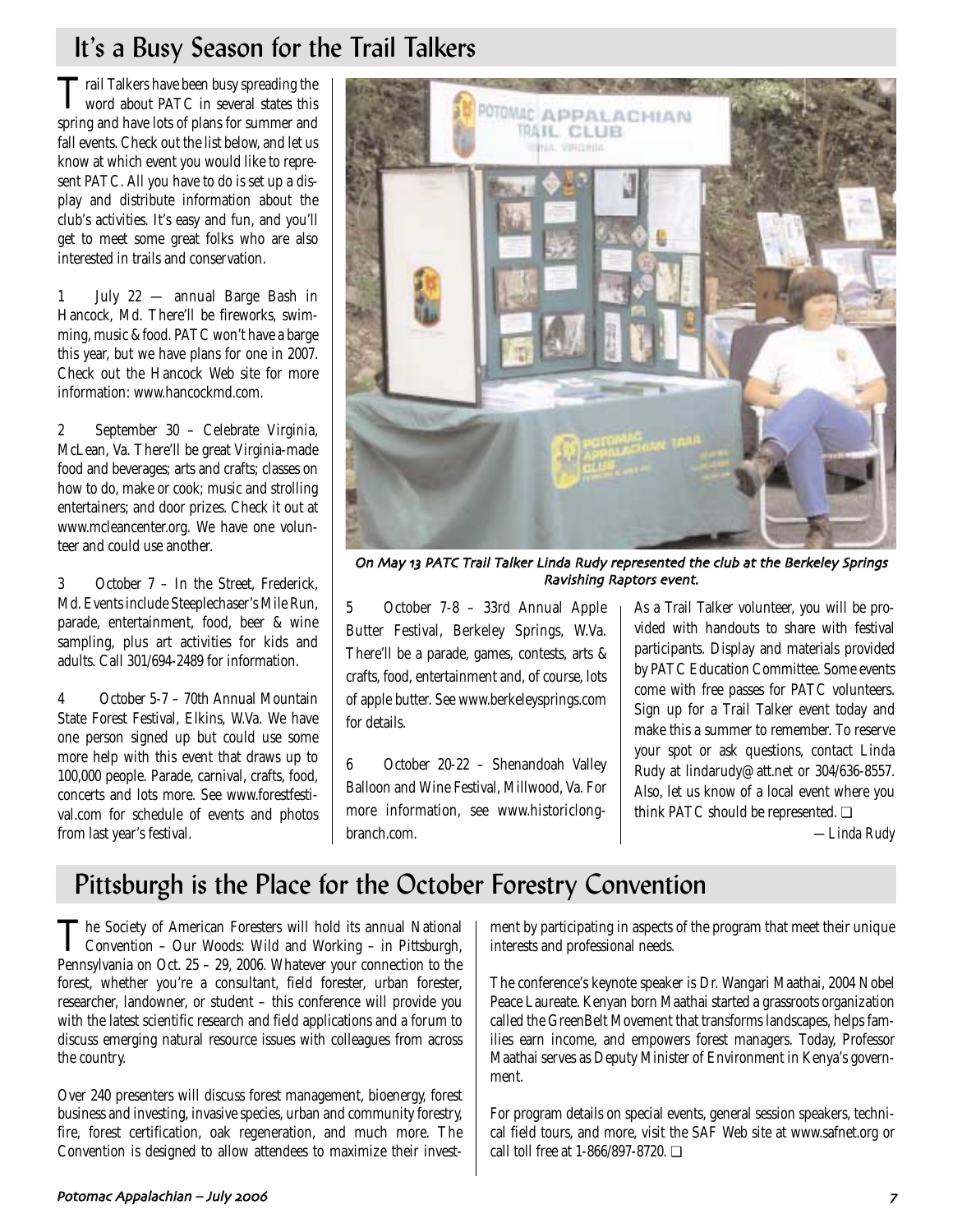## Overlooked Overseers

Last month we published a list of current trail overseers as a recognition of their hard work, to coincide with National Trails Day. We ran a note at the bottom of the page warning that there were known errors in the list, but without checking personally with a couple of dozen managers, it was not possible to find all the errors, and even then we may have introduced more errors. In 2000, we switched to a new database system, and although it was a great improvement in many regards, there were some problems. Namely, if an overseer had made a change to a trail (for instance - they were working a trail in the South District, but switched to a trail in the Central District) the system did not account for the years of service for the old trail. And some names were actually lost in the transition. We do have a paper trail, but to cross reference those two databases is an ongoing project expected to take some time.

So, we printed the best we had. We knew there would be some people who would have to come forward and give us a shout, so listed below are the corrections I've received thus far. If you are out there wondering if we're going to magically find you - don't wait - let us know(PA@PATC.net). I was pleasantly surprised at how few corrections I've received to date. (Is there a flood waiting?)

Also, Liles Creighton, supervisor of trails, noted an error in the information pertaining to the terms of office published on our trails organization, page of June's *PA*. The printed information was taken from our Web site, and had a couple of errors. The supervisor of trails serves for two years and the deputy supervisor of trails is not a voting member of Council.

Following are the overseers who we know were left off the list, or had errors in years of service. Asterisks denote increments of five years of service:

\* \* \* Lynn and Malcolm Cameron have been maintaining the section of the AT from Sawmill Run Overlook to Turk Mountain Parking Lot since 1989.

Alan Constantian, along with his older children, Peter, Emily, and Asa, have been the overseers of the Anglers Spur Trail and the Lock 19 Trail in the C&O Historic Park since 2002.

# Volunteers Appointed in May

### **Trail Overseers**

| <b>Steve Noggle</b> | AT - Old Woods Road to VA 605 |
|---------------------|-------------------------------|
|                     |                               |

**Mark Gatewood Pinefield Hut Trail, Shelter Overseer, Pinefield Hut**



\* \* \* Tom Marker has been a trail overseer since 1987 of Catlett Spur, Upper Hawksbill, and currently Rocky Mount. (Rocky Mount - SD to Gap intersection)

Art Hall and Rain Hall have been maintaining the Cabin John Trail from River Rd. to Bradley Rd., since July of 2004.

\* \* Mark Rogers was the overseer of Lower Hawksbill trail since 1994 or 1995 until he switched a few years ago to Cedar Run (upper half). "On the list I only have credit for less than five years, when I have enjoyed overseeing for at least 11 years."

\* \* Mac Thompson began in 1992 overseeing the AT: Dean Mountain Road to South River Falls Road section.

\* Mel Ellis began as an overseer on April 1, 1999, and so has seven years of service on the trails.

In the June *PA* listing of overseers, you left out the names of two of my overseers: Ray Galles and Oliver Pierson. Maybe they could be mentioned in the July *PA*. — Dick Dugan, PATC DM-SNP-ND

Oliver Ely Pierson has been an overseer since 2003. "From 2003 until late 2005, I was the overseer of an AT section in the South District of SNP (McCormick Gap to Beagle Gap). Since late 2005 until the present, I am the overseer of the AT in the North District (Beahms Gap to Pass Mtn. Hut Trail). Having just put in a long day of work / travel on Sunday on my section, I feel compelled to ask you to update your records. Thanks!"

\* Chris Mayfield became an overseer of Catlett Mtn. Trail around 1998, and is currently the overseer of the Upper Staunton River Trail.

\* John Butler checked the newsletter that he had saved from when he was appointed, and it says, "Appointed Aug. 7, 2000," which puts him at six years. "The thought of being there in late July in long sleeves and long pants with a swing blade makes me feel that I need my years credited! Thanks."

From John Hedrick - whose work reports are a constant source of good data about trail conditions all throughout the PATC trails – writes, "I noticed that my name was not mentioned in the current trail overseer list. I maintain a section of the AT north of Bear Hollow in Northern Va. and am a co-overseer with Maureen Harris in the SNP, whose name was listed. Are my work reports being recorded?"

\* I am curious as to why my husband Randy and I were left off of the listing in the *PA* of current trail overseers. As far as I know, we have been overseers for at least five years and currently bust our butts in the central district of SNP as overseers of Old Rag's Ridge Trail. — Cathie Cummins

\* Timothy Hupp has been an overseer since 1999. ❏

*—Linda Shannon-Beaver*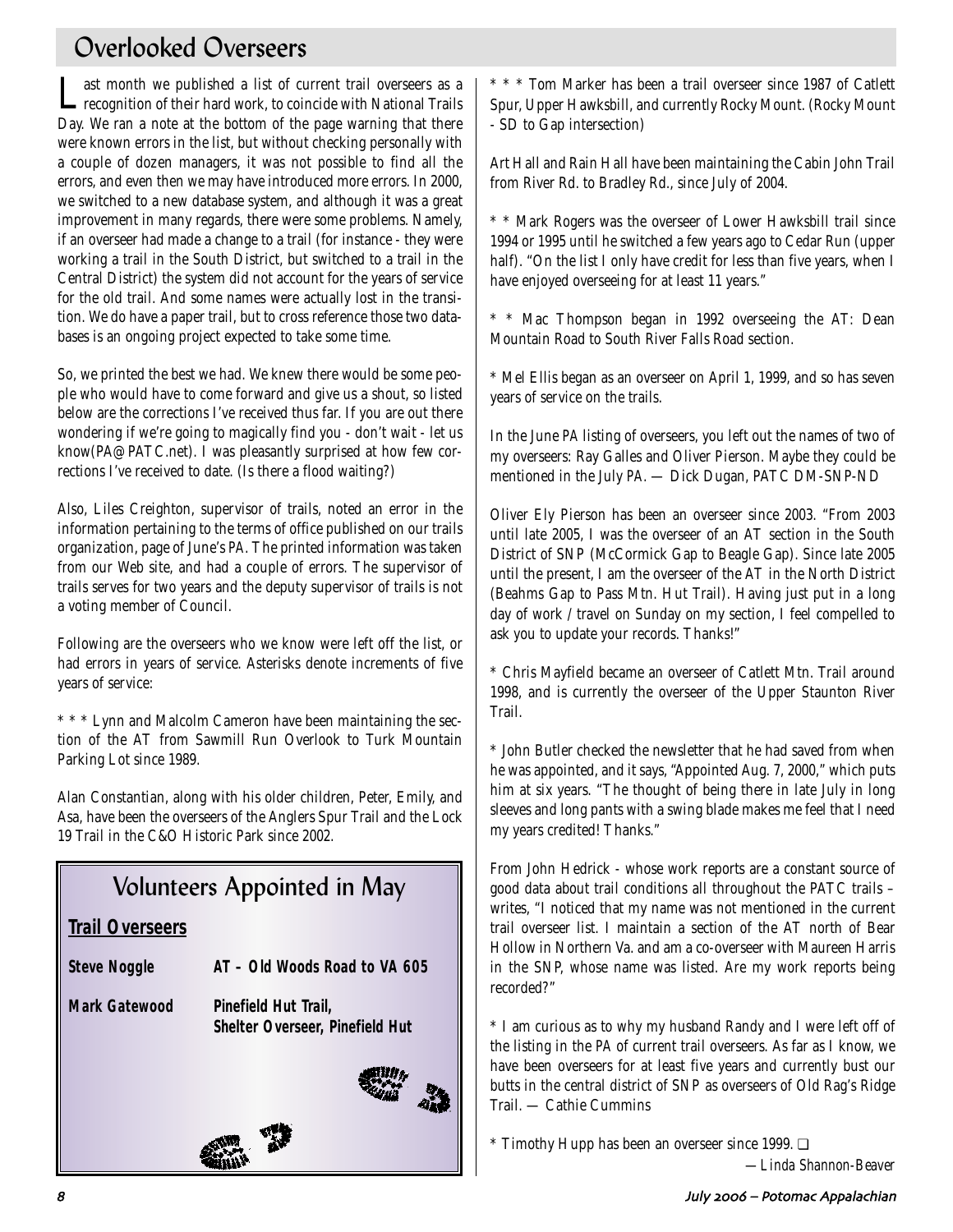## They Said it Couldn't Be Done: North District Spring Crew Relocates AT at Hogback

After six years of study and discussion the Park Service got the go ahead this winter to move the AT down from Hogback in order to bypass the various antennas, repeaters and satellite dishes that sit up top. Ranger Don Harvey decided to give the North District Crew's first crack at the job.

On May 14 Dave Nebhut, Scott Miller, Tony Snyder, and Steve Osbrach left kith, kin, and cats to join crew chief Wayne Limberg at Pinnacles Research Center. Originally, the crew had been slated to gather on May 15, the 14th being Mothers Day but since none of the participants were mothers, at least biologically speaking, they decided to get a jump on the job. Monday dawned cold and misty, and all feared a repeat of the last three years when at least one day of the week was a washout. But the clouds cleared and with the exception of a few sprinkles here and there, the weather was perfect all week and the crew proceeded to smite rock and laurel and make straight, kind of, a highway in the wilderness. At one point, an exhausted hiker on the verge of hypothermia stumbled out of the woods and was ferried to Skyland for R&R.

At midweek the "trail angels" were joined by District Managers Dick Dugan and Peter Harris but they didn't let that stop them, even put them to work. By week's end, 1,700 feet of new trail had been roughed including 140 feet of rock cribbing at either end. Ranger Don proclaimed it "good." As usual, evenings saw the gang assaulting Luray's local eateries, and with the aid of one of that town's leading cit-



Now that's cribbing!

izens established once and for all that it is "Loo-ray." Now it only remains to find out if there really is a difference between 'swirl' and "squirrel" at the Tastee Freeze. ❏

*—Wayne Limberg*



Stumped by a stump



A clear conscience



North District Crew: Ranger Don Harvey, Dave Nebhut, Wayne Limberg, Scott Miller, Steve Osbrach and Tony Snyder

## Nominations Now Being Accepted

A good organization needs to have good officers to run it. PATC has been<br>blessed in regularly having a strong team to guide it through the trials and tribulations of our time. This coming November a new slate of officers will be voted in, and it is the task of the Nominations Committee to make its recommendations to the council and membership, endeavoring to maintain the high standard of leadership.

If you think you would like a role in the running of the club, or you think you know somebody who would be an asset to us all, then please write to the Nominations Committee, 118 Park Street, S. E., Vienna, Va., 22180-4609. You may also contact Peter Pennington (kernow01@att.net) 703/836-7007, or write to 1213 Prince Street, Alexandria, VA 22314. ❏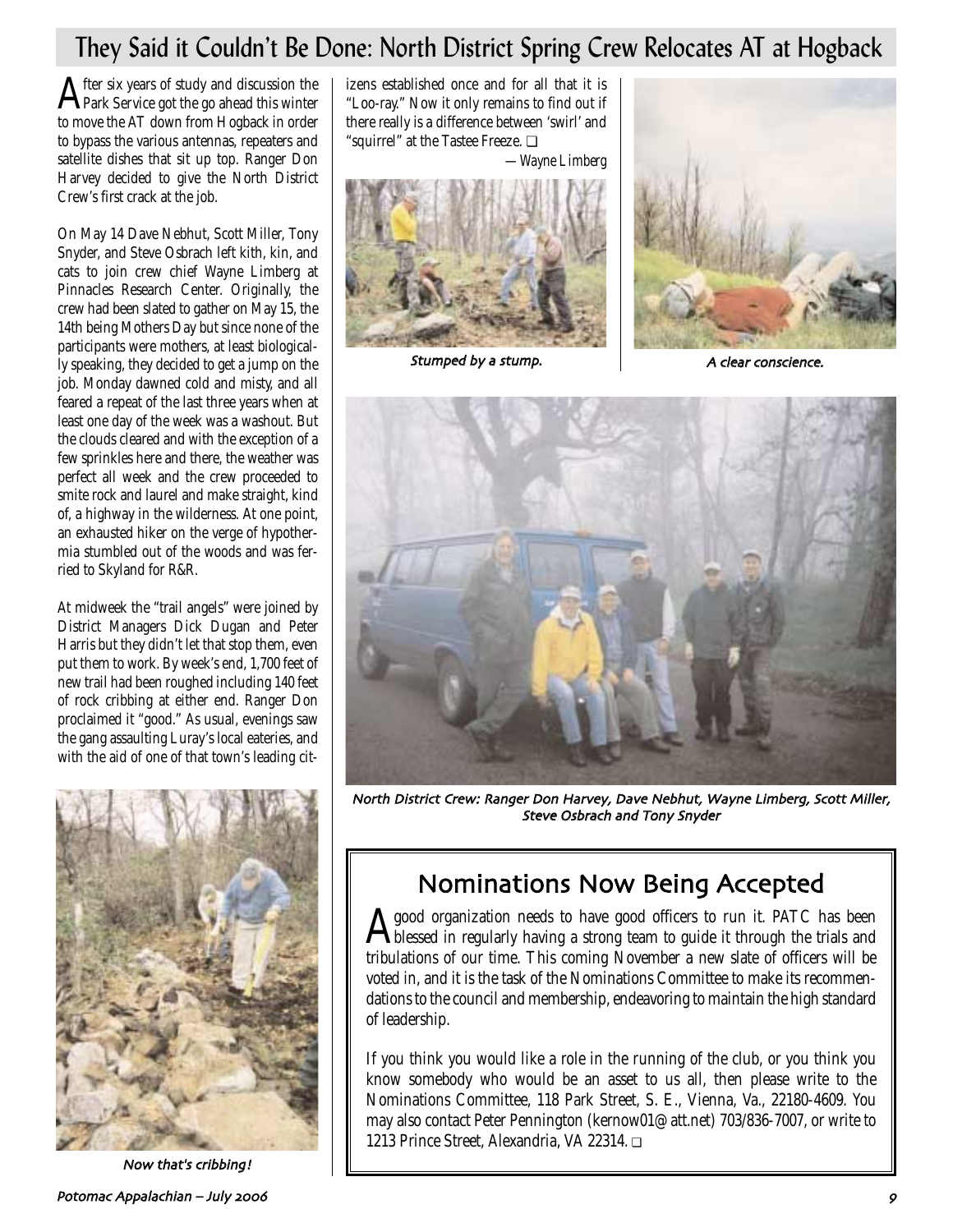### Charlottesville Chapter

The Charlottesville Chapter hikes every Saturday; summer, winter, and in between. Hikes are usually 8 to 10 miles with some shorter hikes. We usually maintain trails on the last Saturday of the month. Meet at Albermarle High School in Charlottesville at 9:00 a.m. with food and water for the day. The majority of hikes are in the South and Central Districts of SNP, with some in the North District and in George Washington National Forest. Our Chapter hikes are posted at www.avenue.org/patc/ future\_hikes.htm. INFO: Jere Bidwell 434/295-2143 or John Shannon 434/293-2953.

### North Chapter

The North Chapter of PATC conducts monthly trail work trips on the Maryland and Pennsylvania sections of the AT and on the Pennsylvania sections of the Tuscarora Trail. We also lead hikes on these and other trails. Maryland AT work trips are generally held on the first and third Saturdays – contact Nancy Hammond (mdtrail@yahoo.com) 301/739-0442 for information. Pennsylvania work trips are generally held on the AT on the first Saturday and on the Tuscarora on the third Saturday – contact Pete Brown (peter.brown4@worldnet.att.net) 410/343-1140. Pennsylvania AT work trips also include an optional Saturday evening dinner at the Gypsy Spring Cabin. For information on upcoming hikes, contact Chris Firme (bncfirme@innernet.net) 717/765-4833. For general chapter information, contact chapter president Pete Brown or visit the North Chapter home page (www.patc.net/ chapters/north/).

### Northern Shenandoah Valley Chapter

The Northern Shenandoah Valley Chapter sponsors hikes in national and state parks and forests in the Shenandoah Valley vicinity, open to the public, on a monthly basis except during the winter. Hikes are posted in the Forecast. Other activities are in the NSV Chapter Newsletter. For further information contact Betsy Fowler (efowler@shentel.com).

### KEY to Forecast Activities

All events are marked for easy identification. Late changes or cancellations are listed on the weekly information tape (703/242-0965), which is updated on Sunday evening for the following seven days. The Forecast can also be found on PATC's Web site at www.patc.net/activities/forecast.html.

- **A** Hiking Trips
- $\mathbf{\hat{R}}$  Backpacking Trips
- $\mathcal{R}$  Trail Work Trips
- <u>d</u> Cabin/Shelter Work Trips
- $\ddot{\bullet}$  Special Events
- $\mathbf{E}$  Meetings
- $\mathscr O$  Classes
- **EX** K9 Trail Blazers (dogs permitted)

Note to all hike leaders: Please ask nonmembers on your hike if they would like to join PATC, then get names and addresses so a club volunteer can send them information packets. Thanks!

## **Chapters**

### Southern Shenandoah Valley Chapter

See www.ssvc.org or the one linked to the PATC Web site for descriptions of hikes and work trips. We usually hike in the southern and central districts of the SNP and in the GWNF. Contact the listed hike leader for information about a specific event, or contact Mark Gatewood 540/248-0442.

#### West Chapter

The West Chapter meets twice a year in March and September. The Chapter maintains a section of the Black Locust circuit trail in Gambrill State Park near Frederick, Md. Work trips and hikes are usually scheduled monthly from March through December. We also lead overnight weekend trips for day hikes or backpacking. All activities are listed in the PA Forecast. For further information contact Dave Jordahl (westpatc@hotmail.com) 304/876-7062 (evenings) or 240/777-7741 (days).

#### Ski Touring Section

The Ski Touring Section has served since 1974 to introduce Washington area residents to crosscountry skiing and to provide cross-country skiing opportunities to experienced skiers. The Section sponsors winter weekend ski trips for all levels of skiers to nearby mountains in Maryland, West Virginia and Pennsylvania, as well as periodic social events year round. INFO: Bert Finkelstein (bertf@erols.com) 703/715-8534.

### Mountaineering Section

We're a diverse group of local Washington, DC area climbers. Young and old, male and female, crag rat, sport climber, and alpinist, active and armchair types – we all enjoy climbing in its many varieties. We also share common interests in promoting safe climbing, conserving the outdoors, developing new climbers' skills, representing the Washington area climbing community, and having fun! We provide instruction for those wanting to learn the basics – we're not a school, but we can get you started. We go climbing, either locally or further afield, nearly every weekend. In the winter we organize trips to the Ice Festivals in the Adirondacks and the White Mountains for beginning and advanced ice

climbers. For further information contact Dave Raboy (draboy@pattonboggs.com), or Vincent Penoso (vdotmatrix@gmail.com).

#### PATC Hikes

PATC offers organized hikes appealing to the diverse interests of our members. There are K-9 Hikes, which invite you to bring your favorite dog; Family Hikes tailored to kids; Natural History Hikes stalking the fascinating but often elusive flora and fauna of the region; hikes featuring varying levels of difficulty with the Easy Hikers, In-Between Hikers, and Vigorous Hikers; Birding Hikes with experts to help sight and identify our avian neighbors; Historical Hikes tracking littleknown structures in Shenandoah National Park; Series Hikes tracing the entire length of the Tuscarora Trail or the trails of Pennsylvania, section by section; Backpacking Hikes traversing the tracts of West Virginia and Southern Virginia; hikes scheduled for weekends; ones scheduled for weekdays; Geology Hikes led by experts from the Smithsonian focused on the unique stratigraphy of our area; Mushroom Hikes with mycologists; Waterfall Hikes to beat the summer heat; and Outreach Hikes to get together with the members of area groups like the Sierra Club or the Congressional Hikers. That is just to name a few. Check out the Forecast calendar and hear updates on the weekly tape (703/242-0965).

### Other Clubs' Hikes

Capital (www.capitalhikingclub.org) and Wanderbirds (www.wanderbirds.org) hike on Saturdays and Sundays, traveling by bus and leaving from downtown, with suburban stops as well. Center Club, Northern Virginia Hiking Club and Sierra Club hike on both Saturdays and Sundays using carpools, which often leave from a suburban Metro stop. Schedules are available at PATC Headquarters and are published in area newspapers on Fridays. The schedule of West Virginia Highland Conservancy outings in the Monongahela National Forest and surrounding areas is on their web site at www.wvhighlands.org.

Meetings

Meetings are held at PATC HQ, 118 Park Street, S.E., Vienna, Va., unless otherwise noted.

New Members (PATC) –

### First Wednesday

7:30 p.m. Want to learn more about the club? The best way is to attend a New Members meeting (but you don't have to be new). Refreshments served. Directions: Take Rt. 123 into Vienna, Va., and turn east on Park St. (Rt.675) to 118 Park St. on your left. INFO: Georgeann Smale (membership@patc.net) 301/581- 9584 or Pat Fankhauser (pfankhauser@patc.net).

#### Mountaineering Section – Second Wednesday

8:00 p.m. – We meet every month on the second Wednesday except for August, unless noted in the Forecast. INFO: Dave Raboy (draboy@pattonboggs.com), or Vincent Penoso (vdotmatrix@gmail.com) or our Web site: www.potomacmountainclub.org

Shenandoah Mountain Rescue Group Business meeting - Last Tuesday of each month, 7:30 p.m. INFO: Doug Sigman (join@smrg.org), 703/255-5034, or www.smrg.org.

### PATC Council – Second Tuesday Meetings

The council meets at 7:00 p.m. sharp. The PATC Council meets every month to conduct business of the club and once a year for a dinner meeting. All members are always welcome. Come see how we make decisions about your club. INFO: Wilson Riley (wriley@patc.net) 703/242-0693 x11.

### Trail Patrol – First Tuesday

7:30 p.m., except January. Trail Patrol volunteers are PATC's goodwill trail ambassadors to the hiking public. They provide a visible, reassuring presence on the trails, and strive to educate the public on good hiking practices, minimum impact hiking, and camping ethics. Patrol members are trained in land navigation, emergency procedures, radio communications, and personal equipment. Some equipment and uniform items are provided upon completion of training. INFO: Katrina Hedlesky (trailpatrol@patc.net) 703/533-3652, or see our section in PATC's Web site: www.patc.net/ volunteer/trailpatrol.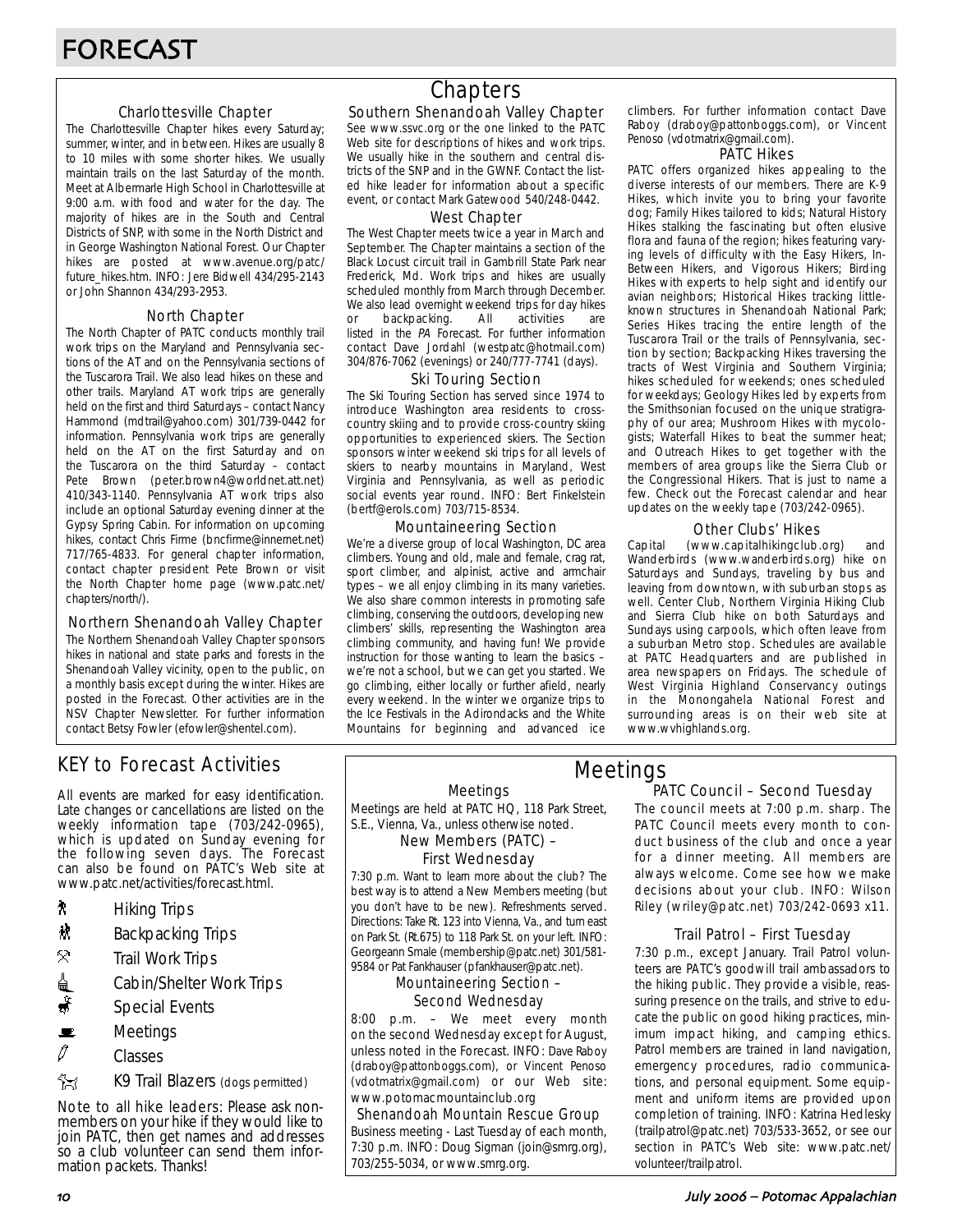## **FORECAS**

## July

#### 1 (Saturday)

#### DEADLINE - August Potomac Appalachian Material due to editors 5:00 p.m.

All items for the next issue of the newsletter due. Send Forecast events to PA-Forecast@patc.net and all other articles to the editor at PA@patc.net. NOTE: Do not send photos or articles to headquarters. E-mail for address.

## 1 (Saturday) . TRAIL WORK TRIP - Yankee Clippers

#### Appalachian Trail, PA

INFO: Pete Brown (peter.brown4@worldnet.att.net) 410/343-1140.

#### 4 (Tuesday)

#### ` HIKE - Vigorous Hikers Central District, Shenandoah National Park, VA

Climb White Oak Canyon to Crescent Rock Trail, then south to Hawksbill and descend Cedar Run, pausing for a dip on the way. 14 miles and 3500 ft. climb. INFO: Chris Nolen (chrishiker@erols.com) 301/469- 8931.

4 (Tuesday) MEETING - Trail Patrol, 7:30 p.m.

#### 5 (Wednesday) ` HIKE - Midweek Hikers Location to be determined

The PATC Midweek Hikers carpool each Wednesday from the Washington, DC area to various trailheads. Hikes are at a moderate pace and about 8 to 12 miles in length with varied elevations. Current information, including meeting place, time, leader's name and phone number, and a detailed description of the hike are available on the PATC Activities Recording: 703/242-0965.

### 5 (Wednesday)

MEETING - New Members (PATC), 7:30 p.m.

### 5. (Wednesday)<br>*\$* SPECIAL EVENT - Great Adventures (REI) Bailey's Crossroads, VA

7:30 p.m. Near and far there are great hikes, rides, paddle tours and out-of-the-way places with great views, cool streams, birds and wildlife, where you can enjoy outdoor adventure. Local adventurer and noted nature photographer Ed Neville will point out some of his favorite new and old spots for strenuous hiking or just wandering along; swimming holes, great views, wildlife, backcountry fishing, finding fossils, remote beaches, and just a quiet morning or afternoon walk. See also www.edneville.com/Explore. INFO: Mark Nelson (MNelson@rei.com) 703/379-9400.

#### 8 (Saturday) ` HIKE - North Chapter Jackson Corner, PA

Link Trail in Furnace State Park to PA 305 to Frew Road at Carbon Trail; 11.6 miles. INFO: Christopher Firme (bncfirme@innernet.net) 717/794-2855 after 6:00 p.m.

### 8 (Saturday) . TRAIL WORK TRIP - Rock Creek Park Washington, DC

8:15 - Noon. Whitehaven Trail- Part 2. Don't miss out on the sequel to June 17. Join us! Meet at the Rock Creek Nature Center located south of the Military Road NW park entrance. Rain or shine. INFO: Alex Sanders (wdctrails@yahoo.com) 703/465-8140 or Ranger Ken Ferebee 202/895.6221.

#### 8 - 9 (Saturday - Sunday) a CLASS - Wilderness First Aid (WSC) Alexandria, VA

A program of the Wilderness Safety Council, this eighteen-hour class includes classroom study, hands-on practice, and results in a two-year certification. The cost is \$160. More information and registration at http://wfa.net. INFO: Christopher Tate (chris@wfa.net) 703/836-8905.

#### 10 (Monday) ` HIKE - Family Hike McLean, VA

Join us for a jogging-stroller passable hike along Difficult Run to the Potomac. We will do a two or three mile hike depending on the heat and the group. The trail has a few steep spots but is generally moderate. We are likely to see water birds and<br>other wildlife. INFO: Anne Regan wildlife. (anne.c.regan@verizon.net) 703/689 3883.

### 11 (Tuesday) **A** HIKE - Vigorous Hikers Central District, Shenandoah National Park, VA

Climb from Broad Hollow on the Hazel Mountain Trail to Meadow Spring, return down Hannah Run, up Hot-Short Mountain Trail to Pine Hill Gap. About 18 miles with 4000 ft climb. INFO: Chris Nolen (chrishiker@erols.com) 301/469-8931.

11 (Tuesday) MEETING - PATC Council, 7:00 p.m.

#### 12 (Wednesday) ` HIKE - Midweek Hikers Location to be determined

See July 5 event for more information.

#### 12 (Wednesday)

MEETING - Mountaineering Section, 8:00 p.m.

#### 14 - 16 (Friday - Saturday) ~ BACKPACKING TRIP - Family Backpacking Dolly Sods Wilderness, WV

Our Fifth Annual Family Backpacking Trip will take place in Dolly Sods Wilderness, West Virginia. (about 3 -3.5 hours west of the beltway). We will meet at the trail head just before lunchtime on Friday morning. We will hike in about 3 miles and set up our base camp. On Saturday we will enjoy the day hiking, playing in the nearby waterfalls along Red Creek, and hanging out. On Sunday we will hike back out to the cars by mid afternoon. Each family is responsible for their own sleeping gear, food, and cooking. The trip is designed for families with young children, all ages welcome. INFO: Lauren Lang (at94L@netzero.com) 571/242-3950.

#### 15 (Saturday) ` HIKE - Waterfall and Wildflower Series Front Royal, VA

A 16-mile circuit in the Massanutten Mountain on the Sherman Gap, Massanutten Loop and Milford Gap Trails. Total elevation gain is 3500 feet. Be prepared to ford the South Fork of the Shenandoah River. If the water level or temperature is not favorable another hike will be substituted. Contact leaders for details on the fording. PATC Map G. INFO: Jack Thorsen (thorsen4@Juno.com) 703/339-6716 or William Needham (Needham82@AOL.COM) 410/884-9127.

### 15 (Saturday) . TRAIL WORK TRIP - South Mountaineers Appalachian Trail, MD

INFO: Nancy Hammond (mdtrail@yahoo.com) 301/739-0442.

### 15 (Saturday) . TRAIL WORK TRIP - Stonewall Brigade Woodstock, VA

Join the Stonewall Brigade to clear trails in one of PATC's least crowded and most scenic districts. Experience unnecessary, all tools and training provided. Our schedule is normally the third Saturday of each month, but read the PA-Forecast to be sure. We usually work in the area covered by PATC Map F, Great North Mountain, on the Virginia and West Virginia state line. The actual work area changes each trip. Come prepared to spend the day. Please bring appropriate clothing, lunch, snacks, and<br>water. Check our Web site at water. Check our Web site at http://stonewall.patc.net for additional details. INFO: Jim Tomlin (jftomlin@gmail.com) or Hop Long (thefslongs@comcast.net) 301/942-6177.

### 15 (Saturday) . TRAIL WORK TRIP - Yankee Clippers Tuscarora Trail, PA

INFO: Pete Brown (peter.brown4@worldnet.att.net) 410/343-1140.

### 15 - 16 (Saturday - Sunday) a CLASS - Wilderness First Aid Vienna, VA

9:00 a.m. - 5:00 p.m. This two-day class provides American Heart Association certification in Adult CPR, AED, and Basic First Aid. The second day the student will learn American Safety and Health Institute (ASHI) Basic Wilderness First Aid. All certifications are valid for two years. Cost of the class is \$120 for Trail Patrol Members and \$130 for Non-Trail Patrol Members. Pre-Registration is required by July 7. Go to www.patc.net/volunteer/trailpatrol.com for more information and the registration form. INFO: Saleena DeVore (tp1staid@patc.net) 540/972-8394.

### 15 - 16 (Saturday - Sunday) . TRAIL WORK TRIP - North District Hoodlums North District, Shenandoah National Park, VA

Come help the North District Hoodlums do some tread work in the Park! The Hoodlums trail crew works on the Appalachian Trail and the blue-blazed trails in the north section of Shenandoah National Park. After a day of hard work, we'll enjoy the camaraderie of fellow trail workers with a barbeque feast at Indian Run maintenance hut. Come for the day, stay for dinner, and camp overnight if you wish. Or just come out and work with us during the day. Newcomers are always welcome! We'll meet at Piney River Ranger Station, MP 22 on Skyline Drive, at 9:00 a.m. on Saturday morning. INFO: Dick Dugan (rdugan@frontiernet.net) 304/856-3511.

#### 17 (Monday) ` HIKE - Family Hike Boonesboro, MD

Come spend a wonderful day at this beautiful lake beach in the Appalachian Mountains. We will hike about 2 miles, on jogging-stroller passable trails. Then we will hang out at the lake beach, picnic, swim, and enjoy the day. INFO: Lauren Lang (at94L@netzero.com or571/242-3950.

#### 18 (Tuesday) ` HIKE - Vigorous Hikers North District, Shenandoah National Park, Va

Knob Mountain loop climbs Neighbor Mountain, AT to off trail descent to Jeremy's Run, Knob Mountain Trail. Dip at end. About 17 miles, with 4100 ft. climb. INFO: Chris Nolen (chrishiker@erols.com) 301/469-8931.

### 19 (Wednesday) a CLASS - Long Distance Walking (REI) Bailey's Crossroads, VA

7:30 p.m. Got the itch to take a long walk? Thinking about Thru-hiking the Appalachian, Tuscarora,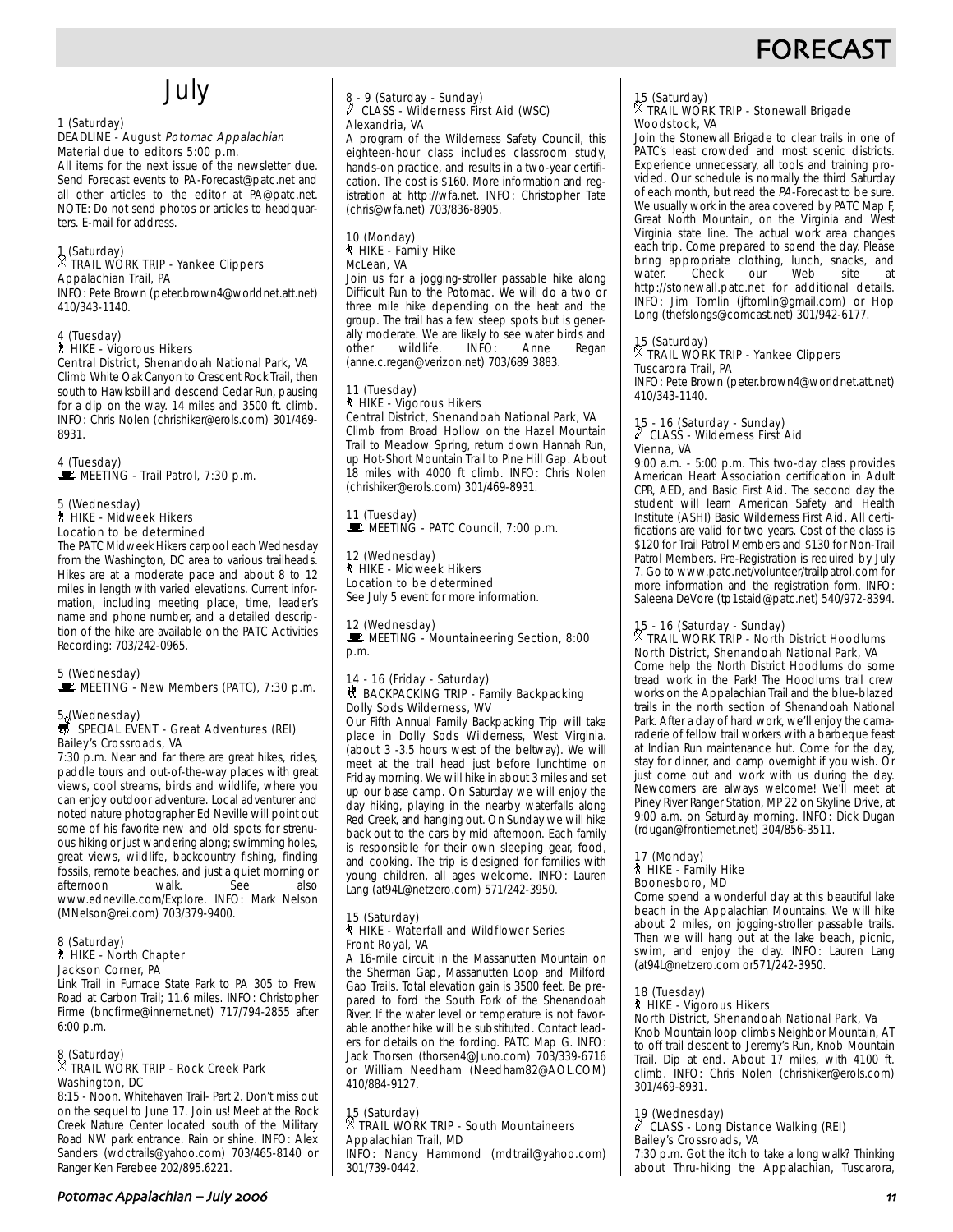# FORECAST

Continental Divide, Pacific Crest or other long-distance trek? REI's resident through-hikers will discuss planning, gear, training, preparation, meal-planning, trail magic and how to survive and enjoy the long haul. INFO: Mark Nelson (MNelson@rei.com) 703/379-9400.

#### 19 (Wednesday) ` HIKE - Midweek Hikers Location to be determined See July 5 event for more information.

### 20 (Thursday) a CLASS - Emergency Preparedness (REI) College Park, MD

During an emergency your family may have little or no time to plan what to do next. It is important that you learn about the things you can do to be prepare – before an emergency occurs. The information presented in this clinic could save your life and will equip you to protect your family. Take the first step toward preparing yourself by attending this clinic! INFO: Mark Nelson (MNelson@rei.com) 703/379- 9400.

#### 20 (Thursday)  $\overline{C}$  CLASS - Intro to Climbing (REI) Fairfax, Va

7:30 p.m. Take your adventures to new heights. We'll get you started on gear essentials, basic technique, safety, climbing protocols, and belaying. Wear comfortable clothes as we will be climbing. Shoes and harnesses provided. Space is limited. Register at Customer Service. INFO: Mark Nelson (MNelson@rei.com) 703/379-9400.

#### 21 - 23 (Friday - Sunday)  $\triangleq$  CABIN WORK TRIP - Argow Cabin South District, Shenandoah National Park, VA

Come help restore an old mid 1800's log cabin built by Confederate Soldier James Samuel Eaton. We will be replacing the old floor joists of the cabin and begin construction of the new privy. Overnight accommodations will be at Schairer Trail Center, a short 1/2 mile hike in from Eaton Hollow Overlook on Skyline Drive (MM70). Communal meals for Sat. dinner, Sun. Breakfast and Sun. lunch for a minimal fee. INFO: Jeff Testerman (jtest@ntelos.net) 434/589-2081.

### 22 (Saturday)<br>
SPECIAL EVENT - Trail Talkers Hancock, MD

Come to the annual Barge Bash in Hancock. There'll be fireworks, swimming, music & food! Help PATC create a barge display - perhaps an outhouse? Check their website for information and photos of last year's entries: www.hancockmd.com. INFO: Linda Rudy (lindarudy@att.net) 304/636-8557.

### 22 (Saturday) . TRAIL WORK TRIP - Northern Virginia McLean, VA

Join a training workshop on trail maintenance at Turkey Run Park, supported by the ACME Treadway Trail Crew. We will redo some sections of the Potomac Heritage Trail along the scenic Potomac River. Trainers will help all abilities learn the fundamentals and "zen" of trail work. 9:30 a.m. to 3:00 p.m., Saturday only, with optional potluck meal afterwards. Limited to 15 slots. Must RSVP, if inter-<br>ested. INFO: Bruce Glendening Glendening (bglendening@yahoo.com) 703/532-9093.

### 22 - 23 (Saturday - Sunday) a CLASS - Hike Leader Training Vienna, VA

This weekend course will be conducted at the PATC Headquarters building in Vienna and is designed to prepare you to lead hikes. The two day course uses classroom and outdoor instruction to prepare participants with skills to lead safe and enjoyable hikes while minimizing impact to the environment. Topics covered include medical emergencies, personal equipment, Leave No Trace, leadership, planning, standard procedures and navigation. Scenario exercises will also be used to emphasize hike leadership skills. Cost: \$20 for PATC members, \$35 for non-members. (TPHLT@patc.net) 202/675-2520 or 703/878-7025.

## 22 - 23 (Saturday - Sunday) . TRAIL WORK TRIP - Cadillac Crew Winchester, VA

The Crew will continue building the new Millrace Trail that connects the Tuscarora Trail to the White Rocks Trail through Sleepy Creek WMA. The trail has been cleared but there is a lot of sidehill tread to dig. Bring water and a lunch for Saturday noon. Community dinner on Saturday night. Overnight at Margie Knott's cabin. INFO: Jon or Katherine Rindt (jkrindt@adelphia.net) 540/635-6351.

### 22 - 23 (Saturday - Sunday) . TRAIL WORK TRIP - Shenandoah Bartenders Central District, Shenandoah National Park, VA Old Rag's Ridge Trail sees lots of action, which trans-

lates to lots of wear and tear. Spend a day, or a weekend, learning what it takes to maintain a backcountry trail. Yeah, the weather is likely to be hot and miserable, but never mind – the day ends with a wine and cheese party at Hopkins Ordinary. Join the crew. No experience necessary, but advance reservations are a really good idea. INFO: Cathie Cummins (Cathie@wfa.net) 703/631-7421 on weeknights.

## 25 (Tuesday) a CLASS - GPS 101 (REI) Fairfax, VA

7:30 p.m. Learn how GPS receivers work and what affects accuracy, as well as features, benefits and how to choose a model. We'll also include a brief overview of online resources and batteries, water and shock resistance and accessories. INFO: Mark Nelson (MNelson@rei.com) 703/379-9400.

#### 25 (Tuesday) ` HIKE - Vigorous Hikers Wardensville, WV

George Washington National Forest, Great North Mountain. Climb Bucktail Cutoff Trail to Pond Run Trail to Waites Run Rd returning on German Wilson Trail with view from Half Moon Lookout. Splashdown at end. 14 miles 2500 ft climb. INFO: Chris Nolen (chrishiker@erols.com) 301/469-8931.



Charlie's Annual Corn Roast

3:00 pm. Saturday, Aug. 5 Gypsy Spring Cabin RSVP by Tuesday, Aug. 1 Pete Brown 410/343-1140 peter.brown4@worldnet.att.net

### 25 (Tuesday)

**MEETING - Shenandoah Mountain Rescue** Group (Business meeting), 7:30 p.m.

### 26 (Wednesday) a CLASS - Backpacking 101 (REI) Bailey's Crossroads, Va

7:30 p.m. Join us, as we take the mystery out of backpacking and share our knowledge and experience. We'll cover essential backpacking gear and skills, gear selection and proper clothing; fitting boots; and understanding how to plan, prepare and enjoy your adventure while staying safe, warm and dry. INFO: Mark Nelson (MNelson@rei.com) 703/379-9400.

### 26 (Wednesday) a CLASS - Family Camping (REI) Rockville, MD

7:30 p.m. Camping is for everyone who remembers that sense of wonder and excitement when exploring the world around them. This free clinic will discuss all of the basics you will need to get started and have a safe, enjoyable trip. Some of the topics we will explore are: equipment, trip planning, tents, sleeping systems, stoves, camping with kids and pets. INFO: Mark Nelson (MNelson@rei.com) 703/379-9400.

#### 26 (Wednesday) ` HIKE - Midweek Hikers Location to be determined See July 5 event for more information.

### 27 (Thursday) a CLASS - GPS 101 (REI) College Park, MD

7:30 p.m. Learn how GPS receivers work and what affects their accuracy as well as features, benefits and how to choose a model. We'll also include a brief overview of accessories, online resources, batteries, water and shock resistance. INFO: Mark Nelson (MNelson@rei.com) 703/379-9400.

### August

1 (Tuesday)

#### DEADLINE - September Potomac Appalachian Material due to editors 5:00 p.m.

All items for the next issue of the newsletter due. Send Forecast events to PA-Forecast@patc.net and all other articles to the editor at PA@patc.net. NOTE: Do not send photos or articles to headquarters. E-mail for address.

1 (Tuesday)<br>■ MEETING - Trail Patrol, 7:30 p.m.

### 2 (Wednesday)

` HIKE - Midweek Hikers Location to be determined See July 5 event for more information.

2 (Wednesday)

 $\mathbf{\dot{F}}$  MEETING - New Members (PATC), 7:30 p.m.

### 5.(Saturday)<br>\$ SPECIAL EVENT - North Chapter Corn Roast Arendtsville, PA

Charlie's annual corn roast. Reservations required by Tuesday, August 1. INFO: Pete Brown (peter.brown4@worldnet.att.net) 410/343-1140.

### 5. (Saturday)<br>
SPECIAL EVENT - Humiturefest Frederick, MD

South Mountaineers Humiturefest, our 13th anniversary. The very first work event of the South Mountaineers happened on the first Saturday of August, 1993, and every year we celebrate the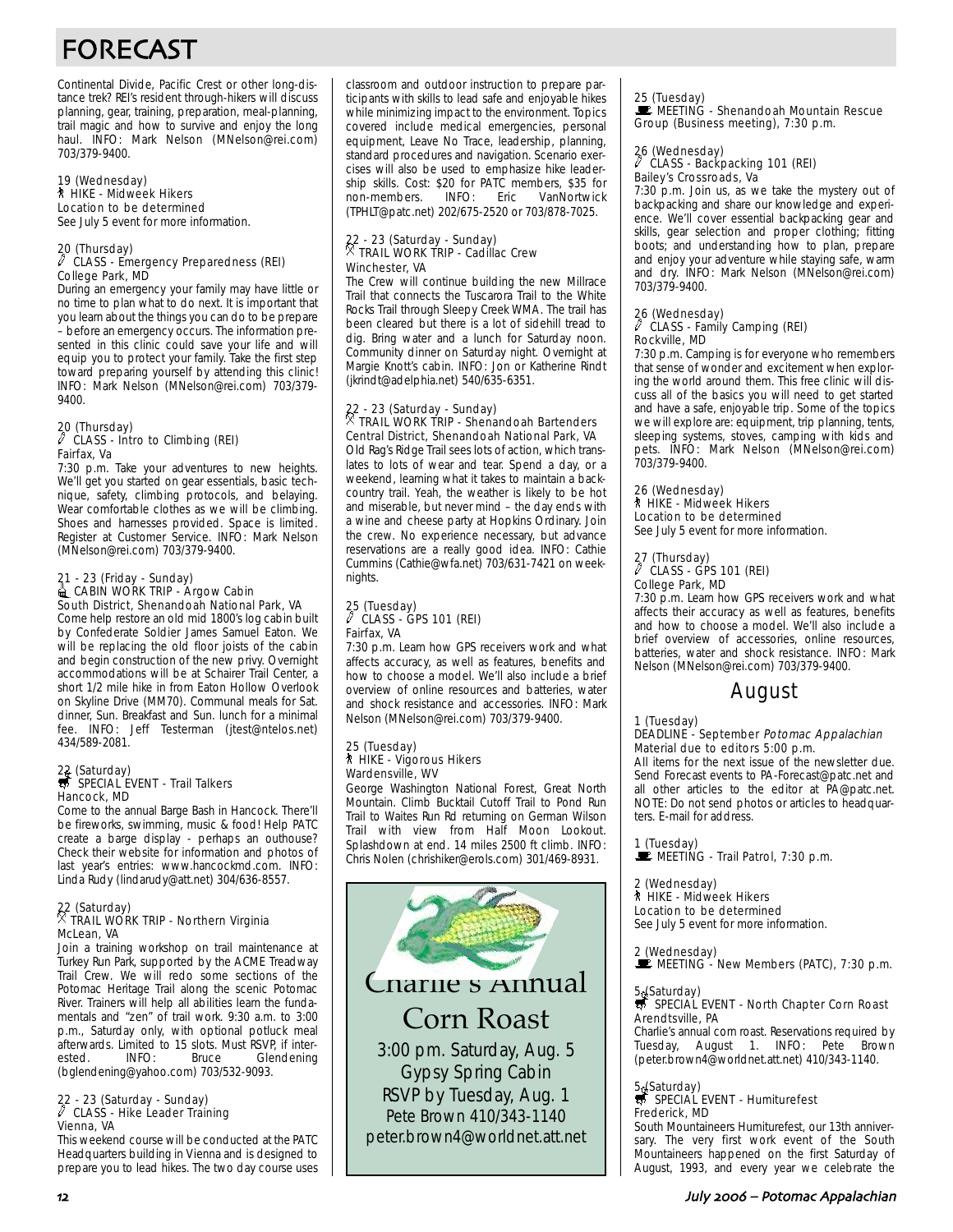## FORECAS<sup>-</sup>

anniversary with what we have dubbed<br>Humiturefest. INFO: Nancy Hammond Humiturefest. (mdtrail@yahoo.com) 301/739-0442.

#### 5 (Saturday) . TRAIL WORK TRIP - Yankee Clippers Appalachian Trail, PA INFO: Pete Brown (peter.brown4@worldnet.att.net)

410/343-1140

#### 6 (Sunday) ` HIKE - Sunday Hikers North District, Shenandoah National Park, VA

Starting outside of the park at the bottom, we'll hike into the park via the Thompson Hollow Trail, connecting with the Tuscarora Trail, which we will climb all the way to Skyline Drive, and back down. We'll pass the beautiful Overall Run waterfall on the way. Total elevation gain is approx. 2400 feet. Approx. 9-mile round trip. If time allows, we'll take a dip in the pools at the bottom of the trail on our way back out. INFO: Vince Ferrari (vincentferrari@gmail.com) 301/249-2210.

#### 8 (Tuesday) MEETING - PATC Council, 7:00 p.m.

#### 9 (Wednesday) ` HIKE - Midweek Hikers Location to be determined

See July 5 event for more information.

#### 12 (Saturday) ` HIKE - North Chapter Jackson Corner, PA

Frew Rd at Carbon Trail to PA 655, 8.8 miles on the Link Trail. INFO: Christopher Firme (bncfirme@innernet.net) 717/794-2855 after 6:00 p.m.

#### 16 (Wednesday) ` HIKE - Midweek Hikers Location to be determined

See July 5 event for more information.

#### 18 - 20 (Friday - Sunday) CABIN WORK TRIP - Argow Cabin South District, Shenandoah National Park, VA

Come help restore an old mid 1800's log cabin built by Confederate Soldier James Samuel Eaton. We will be replacing the old floor joists of the cabin and begin construction of the new privy. Communal meals for Sat. dinner, Sun. Breakfast and Sun. lunch for a minimal fee. INFO: Jeff Testerman (jtest@ntelos.net) 434/589-2081.

#### 19 (Saturday) ` HIKE - Waterfall and Wildflower Series South District, Shenandoah National Park, VA

A 15-mile circuit to with a total elevation gain of 3200 feet to the falls on the Jones and Doyle Rivers. No bushwhacking. PATC Map 11. INFO: Jack Thorsen (thorsen4@Juno.com) 703/339-6716 or<br>William Needham (Needham82@AOL.COM) Needham (Needham82@AOL.COM) 410/884-9127.

#### 19 - 20 (Saturday - Sunday) ` HIKE - Monongahela National Forest Parsons, WV

Explore a stream – close-up and personal by both hiking and stream whacking along Big Run. Cool of while hiking up Big Run to explore waterfalls, cascades and dunking holes. Hike 7 moderate/strenuous miles on Saturday and 5 moderate/strenuous miles on Sunday. Previous bushwhacking experience a must. Basecamping will take place in the Monongahela National Forest. INFO: Susan Bly (sbly@shepherd.edu) 304/876-5177 (day) or 304/258-3319 (7:00 p.m. - 9:00 p.m.).



Berkeley Springs, WV Members of the Wednesday Easy Hikers gathered in front of the Theodore Roosevelt statue in the plaza at Roosevelt Island after a late May hike led by Jim Flanigan

### 19 - 20 (Saturday - Sunday) . TRAIL WORK TRIP - North District Hoodlums North District, Shenandoah National Park, VA

Come help the North District Hoodlums do some tread work in the Park! The Hoodlums trail crew works on the Appalachian Trail and the blue-blazed trails in the north section of Shenandoah National Park. After a day of hard work, we'll enjoy the camaraderie of fellow trail workers with a Jamaican meal at Indian Run maintenance hut. Come for the day, stay for dinner, and camp overnight if you wish. Or just come out and work with us during the day. No problem, mon! Newcomers are always welcome! We'll meet at Piney River Ranger Station, MP 22 on Skyline Drive, at 9:00 a.m. on Saturday morning. INFO: Dick Dugan (rdugan@frontiernet.net) 304/856-3511.

### 19 - 20 (Saturday - Sunday) . TRAIL WORK TRIP - Shenandoah Bartenders Central District, Shenandoah National Park, VA

Join the crew and learn how to keep trails in shape. We will be working on Old Rag and possibly other trails in the Central District, making sure a swimming hole stop is on the agenda. Weekend accommodations are available at a PATC cabin, but please make your reservations well in advance. No experience necessary. We will train you, but first-timers should call Cathie evenings Mon-Thur. INFO: Cathie Cummins (Cathie@wfa.net) 703/631-7421.

#### 22 (Tuesday) ` HIKE - Vigorous Hikers North District, Shenandoah National Park, VA

Ascend Jordan River to Mt Marshall Trail to Jenkins Gap then AT south to Bluff Trail with side trip down Big Devil's Stairs overlook, returning on Jordan River Trail with dip below falls. About 17 miles and 3000 ft. climb. INFO: Chris Nolen (chrishiker@erols.com) 301/469-8931.

#### 23 (Wednesday) ` HIKE - Midweek Hikers

Location to be determined. See July 5 event for more information.

26 (Saturday) ` HIKE - Tuscarora Trail Series

9.1 miles-moderate hike in Sleepy Creek WMA. Hampshire Grade Rd. to VA 671. Elevation loss of 900 feet. There are several nice views on this section from an old beacon tower and from High Rock. We will be hiking along the ridge of Sleepy Creek Mountain, with a stop at the new Shockeys Knob Shelter. INFO: Jason Rainville (superjasonr@hotmail.com) 304/262-0994.

#### 29 (Tuesday)

#### **\* HIKE - Vigorous Hikers**

#### Waterlick, VA

Massanutten Mountain, George Washington National Forest. Starting at parking for Signal Knob Trail, climb to the Knob, then down to pick up the Tuscarora Trail along Three Top Mountain, returning via Powell Fort Camp and Mudhole Gap Trail. 15 miles and 3000 ft. climb. Splashdown at end. INFO: Chris Nolen (chrishiker@erols.com) 301/469-8931.

#### 29 (Tuesday)

**E** MEETING - Shenandoah Mountain Rescue Group (Business meeting), 7:30 p.m.

#### 30 (Wednesday)

` HIKE - Midweek Hikers

Location to be determined

See July 5 event for more information. □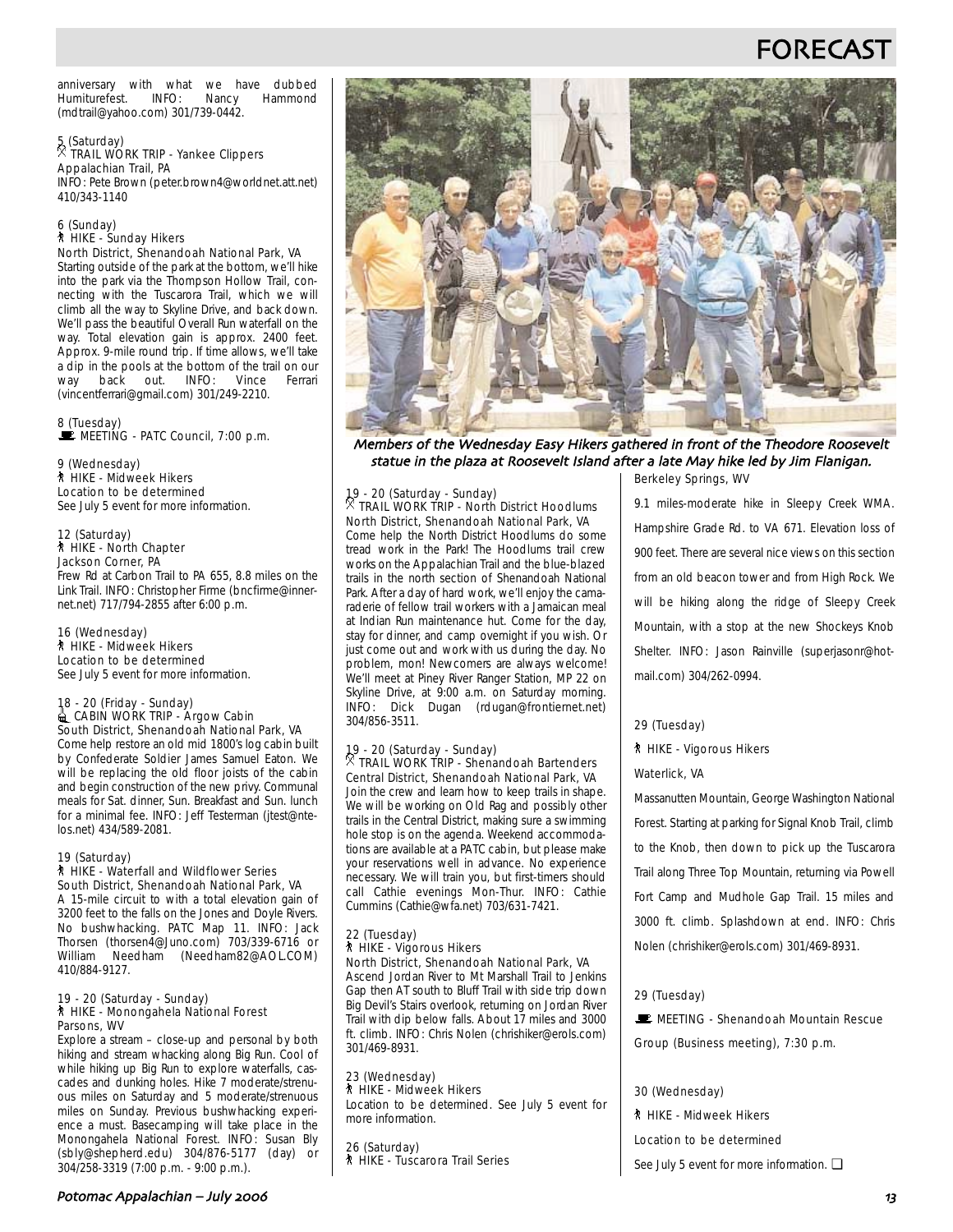## Potomac Appalachian Trail Club - Trail Patrol presents **Backpacking 101**

### *An Introductory Backpacking Course*

A second chance in 2006 to take this popular class. The class provides those persons, 18 years and older, who have moderate or no backpacking experience with the opportunity to expand their enjoyment of the outdoors through the practice of backpacking. The class provides basic instruction in equipment selection and use, information and techniques to enhance safety and comfort, and Leave No Trace methods to protect our fragile backcountry environment. It also provides more experienced backpackers an opportunity to hone or renew their skills and adapt their backpacking techniques to the Leave No Trace wilderness ethic. The students will then use their new skills on an overnight backpacking trip accompanied by experienced backpacking instructors.

### Introduction Night

Sept. 11, (Monday), 7:30 – 9:30 p.m. Headquarters, 118 Park Street, SE, Vienna, Va. Instructional Weekend Sept. 16 - 17, 8:00 a.m. Sat. – 4:00 p.m. Sun. Prince William Forest Park, Triangle, Va. (Sat. overnight car camping in campground encouraged but not required) Overnight Backpacking Trip Oct. 7 - 8, 2006 (Sat. - Sun.), Trip destination and times TBD \$75 PATC Members; \$95 Non-Members For more information, contact John Bridges 703/726-0188, TPBackpack@patc.net

## Potomac Appalachian Trail Club - Trail Patrol presents **Backpacking 202**

*How to Plan and Enjoy a Backcountry Outing An Intermediate Course Focused On Planning Small Group Trips*

Working in groups of eight or fewer, participants can expand or renew their skills by planning and executing a three-day group backpacking trip. The course covers equipment selection and use, route planning, food planning, safety and comfort in challenging conditions, and Leave No Trace (LNT) principles. Experienced instructors facilitate group planning sessions and accompany the weekend trip.

### Group Planning Sessions

Three Monday nights, 7:30-10:00: Sept. 11, 18, and Oct. 2 Headquarters, 118 Park Street, SE, Vienna, Va.

### Weekend Outing – Location TBD

Three days, two nights: Columbus Day weekend, Oct. 7 - 9 \$40.00 PATC Members; \$55.00 non-members

Pre-registration is required. Applicants must know the basics and have some backpacking experience. To receive a registration form and for all other information, call or e-mail John Bridges: 703/726-0188, TPBackpack@patc.net

### Volunteers, from page 5

when hiking with young children progress is not always towards the front; indeed, it can be in any direction.

The family also continues to enjoy monthly work trips to help build and maintain PATC cabins and trails on the club's Vining Tract. In fact, the Langs were instrumental in the renovation of Wineberry Cabin, and serve as its overseers.

Congratulations Mal and Lauren! ❏

*—Tom Phillips*



## North District SNP **Trail Maintainers Workshop**

## *Sept. 23-24, 2006*

### Mathews Arm Campground

The workshop, sponsored by the North District Hoodlums, in cooperation with SNP, is scheduled for Sept. 23-24 and will be held at Mathews Arm Campground in the North District of SNP. The workshop is designed to teach new and prospective trail maintainers the basic skills, as well as provide more advanced training in trail design, construction, and maintenance. Instruction will be provided by SNP trail professionals and PATC crew leaders.

A tent camping loop at Mathews Arm will be reserved for exclusive use by PATC for this weekend event. Participants will have free entry to the Park and campground.

The workshop will begin Saturday morning and end on Sunday at 1:00 p.m.

There is a \$20 registration fee. Saturday dinner, Sunday breakfast, and a buffet lunch will be provided. Participants are requested to bring their own trail lunch on Saturday.

Please make reservations early. The workshop is limited to 25 participants, and in past years has filled up early. Contact Dick Dugan at rdugan@frontiernet.net, or 304/856-3511 for more information or to make a reservation.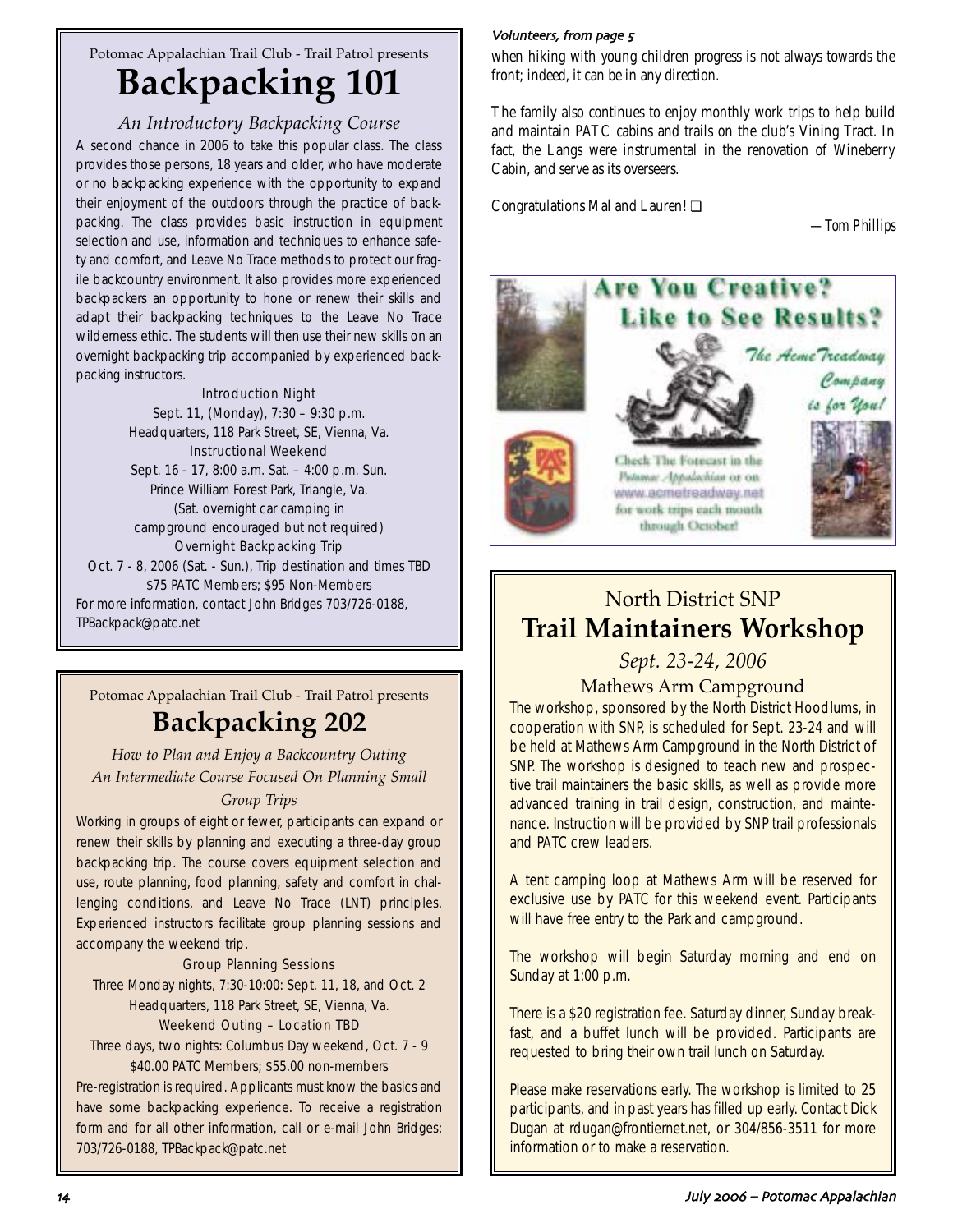## SNP's Live Peregrine FalconCam

Shenandoah National Park, in cooperation with our project partners<br>
(the Center for Conservation Biology at the College of William & Mary, ARAMARK, Shenandoah National Park Association, and the Virginia Department of Game and Inland Fisheries), installed live Webcams near the park's only active peregrine falcon nest.

Currently, there are two three-week-old peregrine chicks in the nest. This falcon pair is only the second pair of peregrines to re-colonize SNP since the 1950s.

FalconCam partners established these Webcams so that biologists can obtain nesting information throughout the breeding season. The remote Webcams will provide biologists with specific information such as hatching success, species of prey brought to the nest, and the timing of young-fledging. Another goal of the FalconCam project is to provide nesting information to students in the classroom (via Web site). Ordinarily, a fieldtrip to a peregrine's nest site wouldn't be possible. However, by using Web cameras we can take students to this location without disturbing the nesting peregrine falcons and their young.

Live FalconCam images can be seen at the park Web site: www.nps.gov/shen/cams/ or the Center for Conservation Biology website: www.ccb-wm.org.

Peregrine falcons are fast-flying birds of prey that prior to the widespread use of the pesticide DDT, ruled the skies over the Shenandoah. However, by the mid 1960s, there were no nesting peregrines east of the Mississippi. The Endangered Species Act of 1972, the banning of DDT in 1973, and regional restoration programs helped peregrine falcons come back from the brink of extinction in many Eastern States.

Despite the peregrine recovery programs of the 1980s and 1990s, peregrine numbers are still low in the mountains of Virginia and West Virginia. As a result, SNP partnered with the Center for Conservation Biology at William & Mary and the Virginia Department of Game and Inland Fisheries and began restoring peregrine falcons back into the park in 2000 in an effort to boost numbers. The falcons used for this reintroduction program originated from nests in coastal Virginia where survival has been low due to fledglings drowning over open water.

The technology behind FalconCam: Project partners installed miniature cameras, solar panels, a server, and Wi-Fi antennas near Stony Man Mountain. This equipment is used to send images of nesting peregrines from Stony Man Mtn. via a wireless network to Skyland Lodge in the park. Images are sent to a high-speed connection in Luray, Va., and then placed onto the Internet.

At present, the long-term outlook of the Virginia peregrine population remains questionable. This is especially true in the mountains of Virginia. However, continued restoration work will gradually boost peregrine numbers in the mountains of Virginia and West Virginia. Continued monitoring will help protect new nesting pairs and ultimately aid in the recovery of this state-threatened species.

### **Additional Info:**

SNP has implemented a temporary closure to protect state-threatened peregrine falcons near Stony Man Mountain. Starting Feb. 27, 2006, the area north and west of Stony Man summit is closed to rock-climbing and rock scrambling.

# PATC Trail Patrol Presents Hike Leader Training Course *July 22-23, 2006*

This weekend course will be conducted at the PATC Headquarters building in Vienna and is designed to prepare you to lead hikes. The two-day course uses classroom and outdoor instruction to prepare participants with skills to lead safe and enjoyable hikes while minimizing impact on the environment.

Topics covered include medical emergencies, personal equipment, Leave No Trace, leadership, planning, standard procedures and navigation. Scenario exercises will also be used to emphasize hike leadership skills.

Cost\*: \$20 for PATC members, \$35 for non-members, Registration: Send payments to PATC, HLT Course, 118 Park Street, SE, Vienna, VA 22180-4609. Pre-registration is required., Information: Eric VanNortwick (TPHLT@patc.net) 202/675-2520 (days), 703/878-7025 (evenings), 571/264-9513 (cell). \* Join PATC at the time of registration and get the members' price! ❏

# Emergency Response Training & Trail Patrol Present Basic Wilderness First Aid and CPR and AED

*July 15-16,* 9:00 a.m. to 5:00 p.m.

Day one of this two-day class covers Adult CPR and AED and American Heart Association First Aid. You will receive a textbook and a certification card good for two years. Day two is American Safety and Health Institute (ASHI) Basic Wilderness First Aid. You will learn how to do patient assessments, bleeding control, splinting, and other basic first aid skills in the wilderness setting. There is plenty of hands-on time and paramedics with years of backcountry experience teach the classes.

Cost of the class is \$120 for Trail Patrol Members and \$130 for Non-Trail Patrol members. Pre-Registration is required before July 7, 2006. For more information or to download the registration form, go to www.patc.net/volunteer/trailpatrol.com or contact Saleena DeVore at tp1staid@patc.net or 540/972-8394. ❏

Last year marked only the second time a pair of peregrines successfully reproduced in the mountains of Virginia since their demise from DDT and other factors (the first pair also nested at Stony Man, 1994- 1998). Last year's pair produced one young in SNP. The area around their nest site will remain closed through July. Throughout Virginia, there are fewer than 16 known nesting peregrine pairs, and the peregrine falcon remains on the state's Threatened Species list. National Park Service policies require the protection and preservation of all state-listed species and all species of special concern. ❏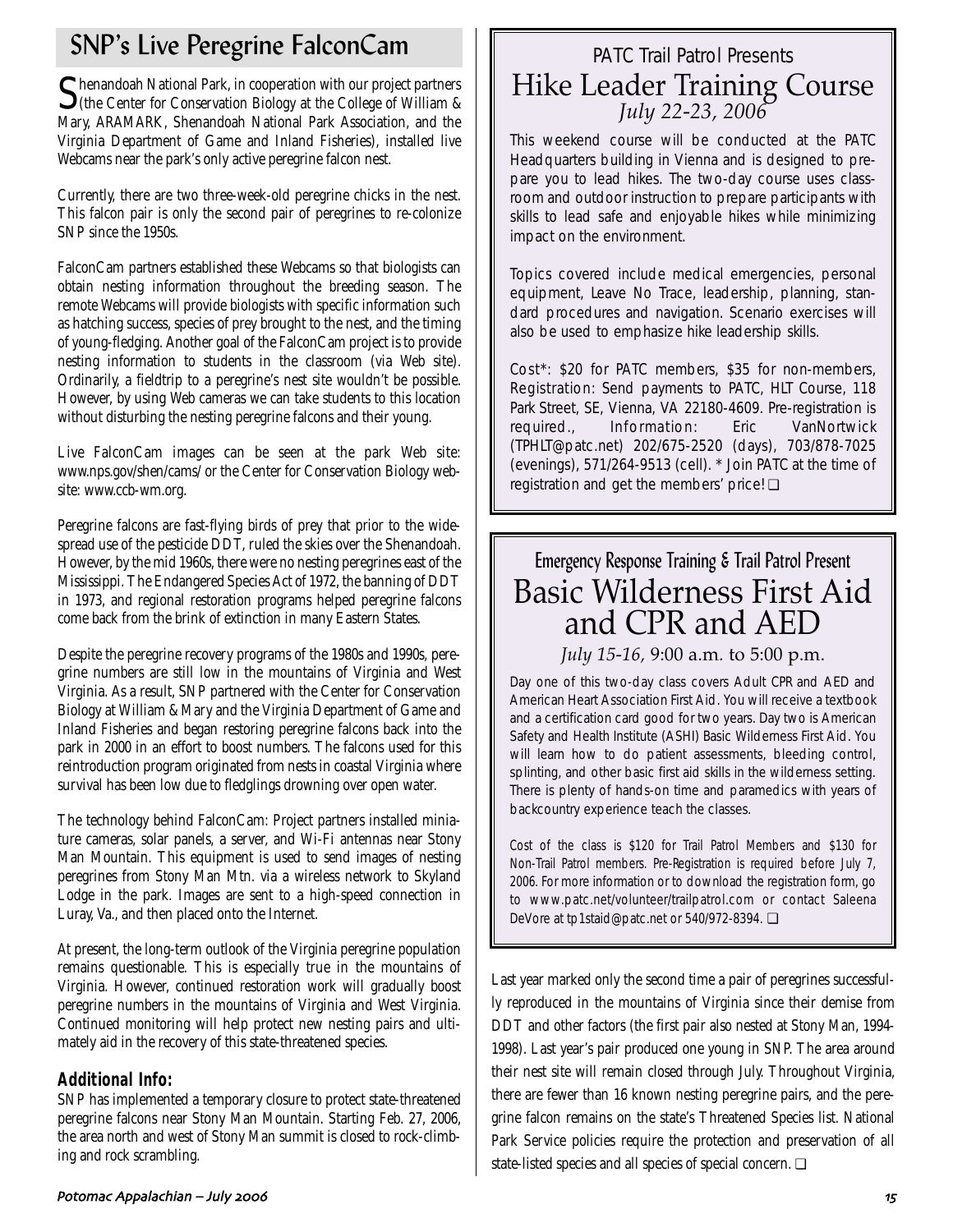# TRAILHEAD

Each year seems to be different when it comes to trails and weeds. On the AT in SNP, nettles and briars are usually the bane of most maintainers. Then there was the Japanese stilt grass followed by the taller grasses. This year we are seeing a lot of the invasive garlic mustard weed that tends to crowd out native species and is hard to eradicate. Be that as it may, they all fall to a swing blade or power weeder. Good weeding out there!

### **New Trail Signs On Great North Mountain**

The PATC Stonewall Brigade trail crew installed three new trail signposts containing 11 new signs (front and back) on their May work trip. These signs were placed at three potentially confusing trail intersections. These signs had been "in the works" for several years. The efforts of the U.S. Forest Service and PATC finally came to fruition.

On a gorgeous, sunny, cool spring day, the crew of eight gathered at the Mill Mountain Trail/Tuscarora Trail intersection to firmly implant the first post in the ground (after failing to find any gold doubloons in the hole they dug). Before long, the invigorated crew set off down the Tuscarora and Halfmoon

Trails to dig for more buried treasure and set the next two signposts.

Many thanks to the USFS Lee District staff for making the signs and delivering them to the Sugar Knob vicinity. And many thanks as well to the PATC and NIH Hiking Club volunteers who carried the posts and signs for several miles to their eventual proper location and did all the labor of installing them. Also, the job could not have been done without the great advice and assistance from Hop Long.

During the following day's blowdow-removal hike, all the other forest users that were encountered, both on foot and on muleback, expressed their gratitude and delight at seeing the first new signs on Great North Mountain in many years!

### **Hoodlums Work On Hogback Relo**

On the third Saturday of May, a dozen Hoodlums were found digging in the dirt and rocks on Hogback Mountain in the North District of Shenandoah National Park. Actually, the crew was doing some tread work on the relocation of a section of the AT. They were following up on the great start made by the Shenandoah Trail Crew during the prior week. We now anticipate that the new section



The Great North Mountain sign crew: Kneeling: Sriram Narayanan, and Dave Soucy; Standing: Jim Tomlin, David Webb, Simon Kwong, Catherine Kelleher, and Lee Manning.

can be opened this summer after another work trip or two. Many thanks to the Shenandoah Trail Crew: Wayne Limberg, Dave Nebhut, Scott Miller, Steve Osbrach, Tony Snyder, and of course SNP trails honcho Don Harvey, for all their hard work that week! As a result, the Hoodlums were left with just the job of putting finishing touches on the new 1,700-foot section. Project Manager John McCrea (who also is the overseer of this section) was thrilled with the work done by both the week-long crew and the Hoodlums. He also seemed quite pleased that, because of this project, he won't have to weed this summer on either the new section or the old section, which will soon be closed.

All overseers wish they could be so lucky! Since trail relocations (especially of the AT) don't happen very often, all of the folks working on this project are happy to have the experience of creating "new trail." So with a sense of accomplishment, after six hours of "backbreaking" labor, the Hoodlums adjourned to Indian Run Hut to enjoy a dinner of Cajun food and drink.

### **Blue & White Rehab Sections of AT**

The Blue and White Crew used their May expedition to continue work on a tread rehab project on the AT near the Pocosin Cabin. The crew split into two working groups, with one team harvesting and skinning locust and the other digging new sidehill and installing waterbars. After work, the crew retired to the Pinnacles Research Station, where Chef Scott prepared "KFR" Rockfish on the Pinnacles lawn, while Chefs Alex and Stan put the finishing touches on a B&W favorite: spaghetti and meat sauce and sauerkraut and kielbasa. After dinner, Lieutenant (promotable) Dan exercised his role as B&W raconteur-in-training by regaling the group with hilarious stories of viral epidemics and life-threatening pathogens. At some point in the festivities, the mysterious Snoweater appeared, mingled for a while, and disappeared again, as if in a puff of smoke. Sunday found remnants of the crew back on the AT, this time near the Hughes River Overlook, assisting Stan Turk with a tread project that he had initiated the week before, with a group of Scouts.

### **Rock Creek Report**

May was another busy month for the Rock Creek Park Crew. On May 6, about 15 eager volunteers gave Overseer Trip Reid and See Trailhead, page 17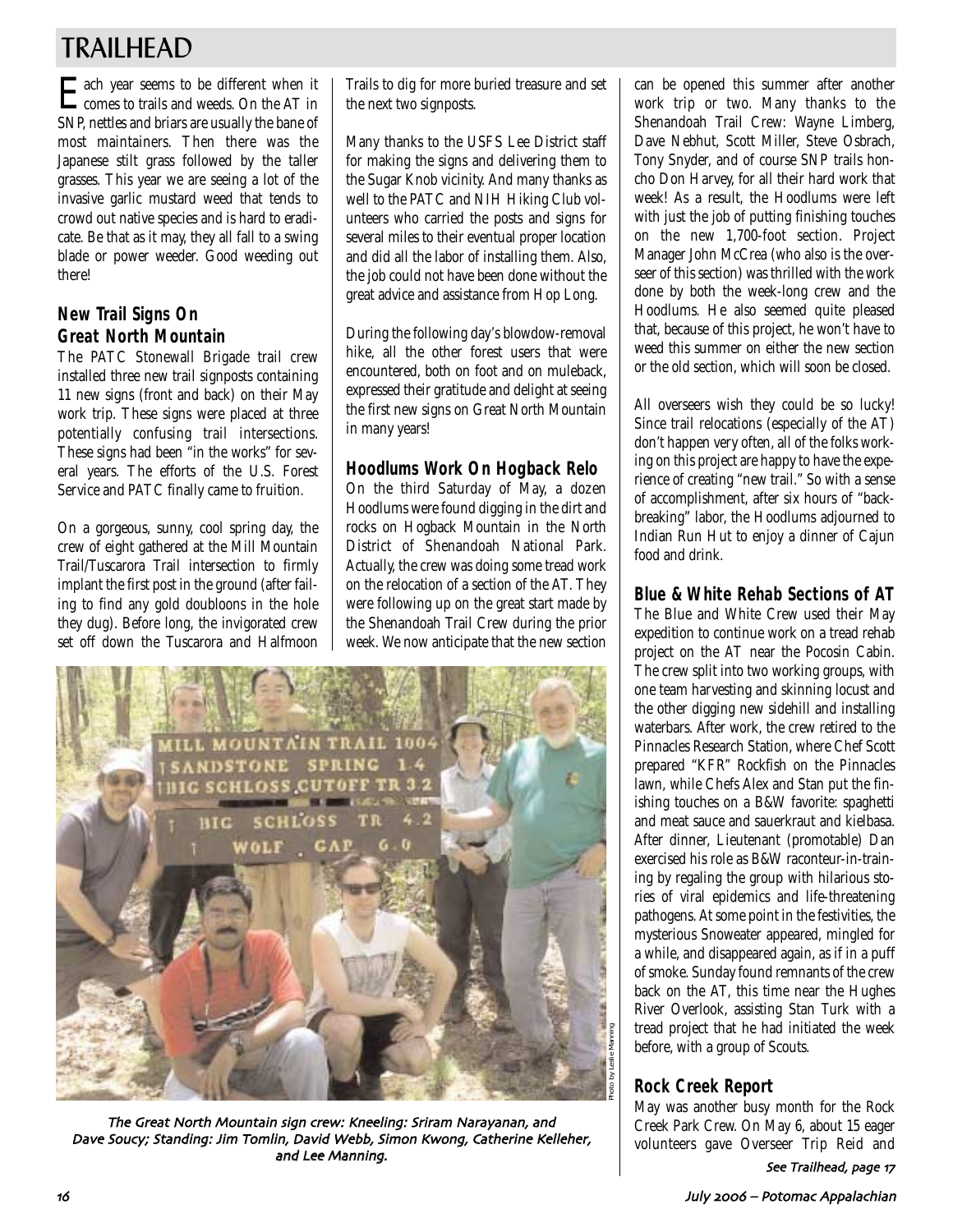#### Trailhead, from page 16

Ranger Ken Ferebee a helping hand on the Melvin Hazen Trail. Runoff from nearby streets was creating a series of gullies at an entry to the trail, so the crew placed several waterbars at key spots. They also installed new steps to replace rotting ones at a staircase leading down to the trail from an adjacent lot. It was just another day in the urban wilderness. You may be thinking that you've missed out on the chance to do some valuable work this year. Not so. We have several important projects in the next few months. Please join us for a few hours on a Saturday morning and help make 2006 a year to remember in Rock Creek.

We had some excitement late in the month as well. Overseers Linda Rowan and Bob Mathis braved the Memorial Day heat to give their trails a fresh set of blazes. It may be hot, but it beats sitting in traffic. And Overseer Gabrielle Czaja uncovered a cache of illicit liquid beverages that may be linked to an outbreak of crime in the neighborhood. Could a key to the city follow?

### **New Friends?**

Bob McCullough (aka Diesel Bob), who is the overseer for the Riprap Trail, met two new friends (timber rattlesnakes) recently. They apparently think they are co-overseers of the lower Riprap with Bob, and they were not happy that Bob was ignoring them. When Bob saw the first one hiding in the vegetation, he said he jumped about 30 feet because this was a real big guy. The second one he saw near the swimming hole was not as big but had a very bad attitude, according to Bob.



Richelle Brown skins a locust log on the AT during SNP Central District Spring Crew week



SNP Central District Spring Crew members Dan Dueweke, Patrick Wilson, Richelle Brown, Dick Batiste, and Mel Ellis stand on a new locust log staircase.

### **Spring Crew Works Saddle Trail**

PATC's Central District Spring Crew took advantage of the warm, sunny, bug-less weather of early May to build staircases, fix waterbars, and add locust log check dams on Old Rag Mountain's Saddle Trail and the AT. Dick Batiste, Richelle Brown, Dan Dueweke, Mel Ellis, and Patrick Wilson all pitched in to make much needed tread repairs to these popular trails. Using a Griphoist winch to bring the large step stones up to the trail, the crew, led by Ranger CT Campbell, positioned the steps and set cribbing to direct hiker traffic on the hardened surfaces. Three seasonal park employees, Ray Galles, Jeff Miner, and Chris Schultz, joined the crew, and their exuberance for selecting only the largest rocks for each project added to the permanence of each new structure. All in all, the crew finished 15 rock and 10 log steps, seven waterbars, and rehabed 600 feet of trail.

### **Squeaky Visits Blackburn**

Mathew Hazley, trail name "Squeaky," is the holder of the "Triple Crown" of hikers who have hiked the Pacific Crest Trail (PCT), Continental Divide Trail (CDT), and the AT in one year. On May 4, 2005, he started at the southern end of the PCT and hiked to Canada. He followed this with a hike from Canada to Mexico on the CDT. And then hiked the AT from Katahdin to Springer, finishing on Dec. 29. Squeaky, a native of Belfast, Northern Ireland, and currently living in England, celebrated the adventure with a trip to Miami and some sun. When asked why, he replied "Change people's perspective on what is possible."

Squeaky was spending a few days at Blackburn Trail Center (where he stopped by in 2005) hoping a foot, injured while training to attempt the AT speed record this year, will quickly mend. Needless to say, those at Blackburn, including the caretakers, Cadillac Crew, and AT thru-hikers enjoyed the opportunity to hear first hand about his adventure.

See Trailhead, page 18



Triple Crown (PCT, CDT, and AT in 2005) hiker Mathew "Squeaky" Hazley (left) discusses the adventure with Chris "Trailboss" Brunton at Blackburn Trail Center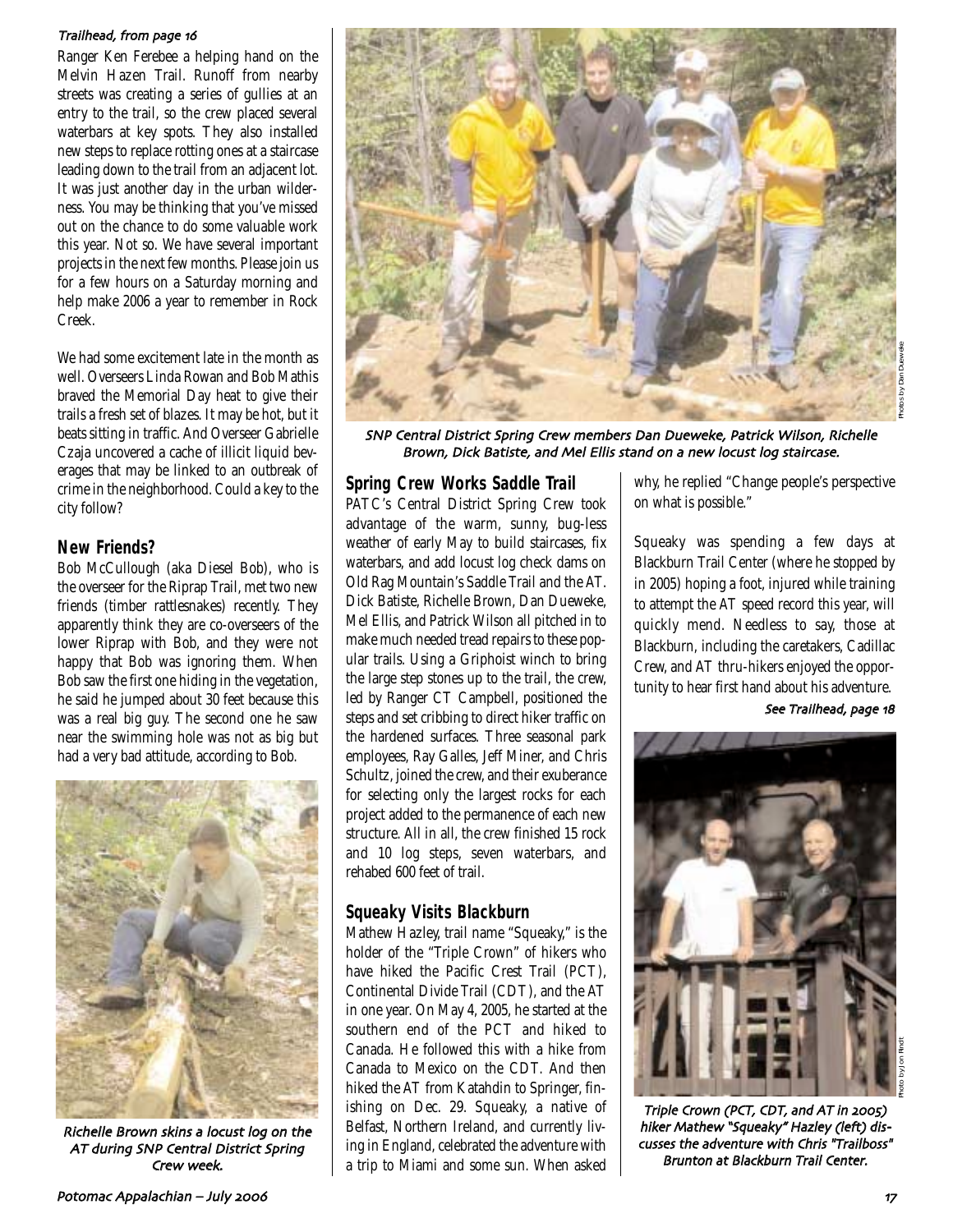### Trailhead, from page 17

### **Emergency Relo Opened**

After a number of Cadillac Crew work trips, the emergency relocation of the Tuscarora Trail at the north end of Sleepy Creek WMA was opened to hikers and the old trail across private property closed. The old trail had been in place for over 15 years but the new property owner wanted the trail off his land. This will continue to be a problem when new landowners decide not to honor previous agreements. The new relocation adds fourtenths of a mile to the Tuscarora and is a challenge as it is limited to a steep narrow section of property purchased by PATC years ago.

Constructing the trail had its moments. After a day of work in continuous rain, the low water bridge that provides access to the trail was impassible, trapping a vehicle with low clearance. Locals indicated the water should recede in a couple hours, but after waiting over two hours it was even higher. The vehicle had to be reclaimed the next day, and it was still a bit risky.

### **The GET Is Moving Forward**

There was much activity on the emerging Great Eastern Trail (GET) in the latter part of May. The first-ever meeting of representatives from the 10 GET states was held at the USFS/ATC office in Blacksburg, Va., on the 27th. Attending from PATC were Tom Johnson and Lloyd MacAskill, and Carl Lorence for the Link Trail Hiking Club.

On PATC's new piece of the GET between the Allegheny and Tuscarora Trails, trails were scouted or flagged in at least four locations: White Grass Knob and Clay Lick Hollow in the USFS' new North River Ranger District, Muddy Run in the Warm Springs RD, and High Top on Allegheny Mountain. These involve needed bypasses of private property or rehabilitation of old unofficial trails.

On May 28, seven intrepid – or foolhardy – hikers from the South Shenandoah Chapter did a north-to-south hike of the Clay Lick Trail from Snake Hollow, following hike leader Tom Johnson. Several sections of the route had no visible footpath, requiring frequent use of compasses and USGS quad maps to stay on the course. Most of the hike was over the proposed GET route, but bringing it up to PATC standards will require a multi-year effort.

For more information on the GET, see the new Web site, www.GreatEasternTrail.org



One of Bob McCullough new friends? Timber Rattlesnake that apparently thinks it is a co-overseer of the lower Riprap with Bob.

Volunteers will also be needed for crew work yet to be scheduled on these trail sections.

### **Protecting Rare Species on the Potomac Heritage Trail**

In a recent scientific study of the Potomac Gorge that was sponsored by the National Park Service, the Potomac Conservancy, and the Nature Conservancy, it was discovered that two globally rare species of invertebrates live in groundwater seepages along the Potomac Heritage Trail between Turkey Run and Dead Run in McLean, Va.

The Nature Conservancy contacted PATC for assistance in protecting these miniature creatures. It was decided to construct four short bridges across the most sensitive of these seepages. PATC member Ed Pickens, a master designer of trail bridges, was recruited to design the structures; he was also successful in attracting the interest of Eagle Scout candidate Brian McElhaney of McLean in managing the construction of these bridges.

One of the most critical logistical challenges to the completion of this project was determining how to move the bridge materials by Boy Scout-power from the nearest trailhead approximately 1.5 miles to the seepage sites. District Manager Ric Francke located the traces of an old road that connected the Potomac Heritage Trail to an embankment supporting the George Washington Memorial Parkway; by delivering the materials (most of which were donated by Home Depot) to the foot of the parkway embankment, the Scouts were able to significantly reduce the distance they had to haul the material to the four bridge sites.

Construction of the bridges took place on November 19. Eagle Scout candidate McElhaney supervised the work of 22 scout volunteers; with the completion of this project Brian achieved the rank of Eagle Scout, and the Appalachian Springsnail and Pizzini's Ampipod are now protected from the footsteps of unwary hikers on the Potomac Heritage Trail.

Please send any interesting tale, technical advice, individual or group accomplishments, and trail maintenance questions to Trailhead, c/o Jon Rindt, 621 Skyline Forest Drive, Front Royal, VA 22630 or to jkrindt@adelphia. ❏

## POTOMAC APPALACHIAN

(UPS-440-280) ©2006, Potomac Appalachian Trail Club, Inc.

Published monthly by the Potomac Appalachian Trail Club, 118 Park Street, S.E., Vienna, VA 22180.

Periodical class postage paid at Vienna, VA. Postmaster: send address changes to: Potomac Appalachian Trail Club, 118 Park Street, S.E., Vienna, VA 22180

Subscription: (Free with PATC membership) \$6.00 annually; \$.70 single copies.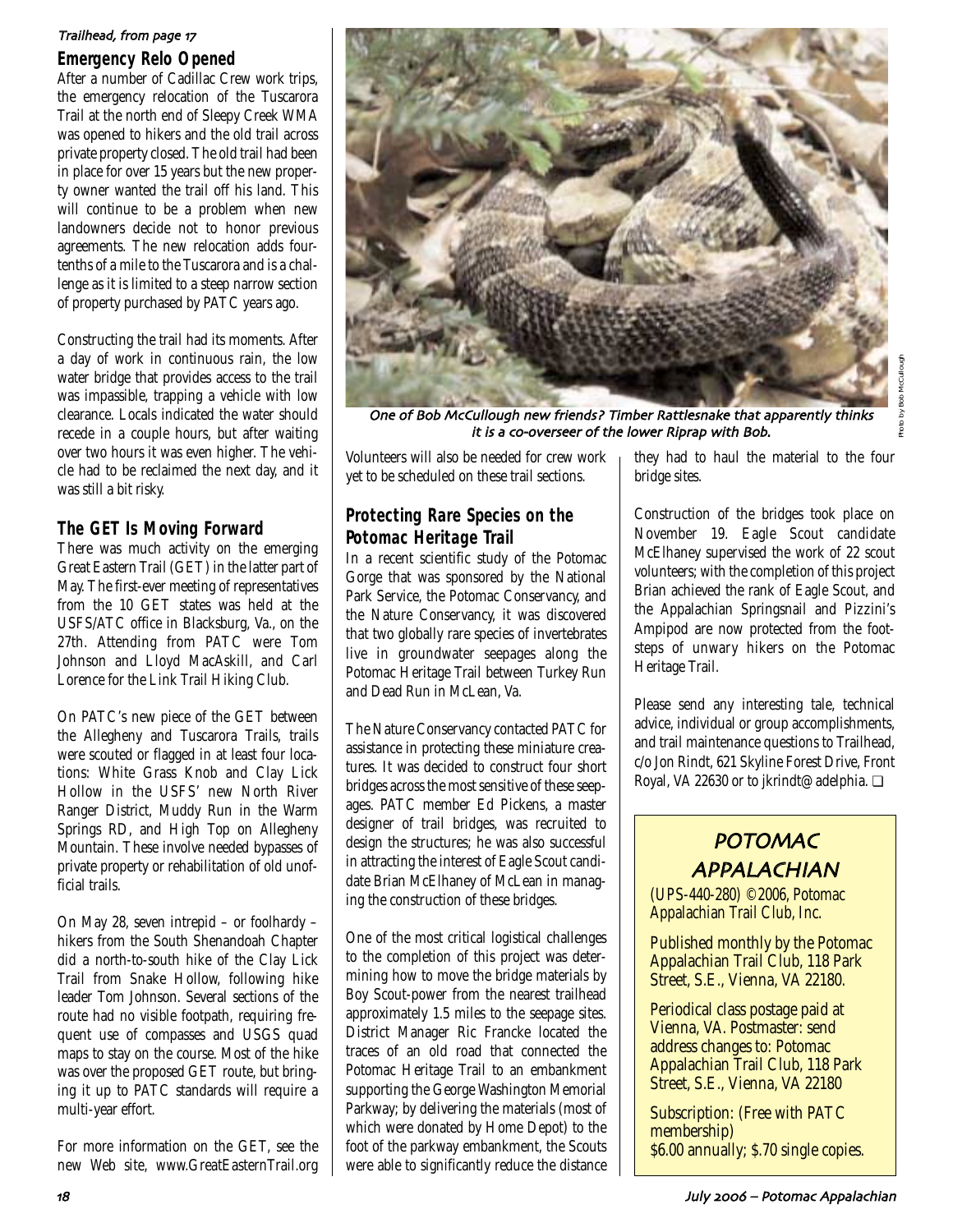## VOLUNTEER OPPORTUNITIES

## Be a giver, not a taker!

Volunteer programmers needed to design and build Web applications. Willing to donate time writing PHP, Perl, SQL, and Java code? Current projects are: 1.) expanding Web-based cabin reservations and 2.) creating Web interfaces for internal databases. Interested? E-mail Matt Novinger at mnovinger@patc.net

## We're Looking for a Few Good Volunteers!

Would you be interested in helping to restore an important part of PATC's history? Well, if you are, we need you! Back in 1940 and 1941, the Civilian Conservation Corps and PATC built the Rocky Run Shelter along the AT near Lambs Knoll in central Maryland. This classic three-sided Adirondack-style shelter, which has served hikers for more than 60 years, has suffered from the ravages of time. Faced with a decision of whether or not to replace the shelter, PATC and its AT management partners decided to restore the old shelter, as well as construct a new shelter nearby to handle the increased volume of hikers. Restoration work should commence in late summer or early fall. We have already recruited a small but enthusiastic crew to restore the old shelter. Would you like to join them? If so, please contact President Tom Johnson at president@patc.net.

## Be THE Blackburn Plumber

The Blackburn Trail Center is looking for a volunteer with plumbing skills. We are planning two projects this season: winterizing the existing plumbing system and installing a new kitchenette and half-bathroom in the Carriage House. For more information, please contact Chris Brunton (trailbossbtc@msn.com), 703/924-0406.

SEEKING HIKING OR WALKING PARTNER for Fairfax, Fauquier, or Rappahannock Counties and anyone who would like to donate a walking or hiking staff or stick. Dona Lynette Stewart, 703/691-1387 home, 703/570-5551 cell.

CABIN RESERVATION VOLUNTEERS NEEDED! We need help on the cabin reservations desk on weekday evenings and Thursday and Friday during the daytime. If you think you're the person to help us out please call or just come on by the Headquarter or call Pat Fankhauser 703/242-0693, Ext. 17, Tuesday through Friday 9:00 a.m. to 7:00 p.m. Make a difference, call today. Earn your volunteer qualification of being able to rent a cabin earlier than the public. It's a real handy benefit to have in the spring and fall.



Notices are published free of charge for PATC members only. PATC cannot vouch for any of the advertised items. No commercial advertisement or personal notices unrelated to hiking will be accepted. Deadline for inclusion is the first day of the month preceding issuance of the newsletter. Notices will be run for three months, at the discretion of the editor, unless we are otherwise advised. ❏

FOUND CONTACT LENSES, Pair of contact lenses in a black and white case at Conley Cabin on Saturday, April 8. Contact Hugh Robinson 703/525-8726

FOR SALE: Cleaning out the gear closet! Lowe Alpine Cornice 40 pack (\$40 OBO), LL Bean pack large day pack (\$40 OBO), backpacking espresso maker (\$10 OBO), 2 MSR Dromedary bags (\$15 for both OBO). For more information contact: Ben Fernandez (3\_ferns@adelphia.net).

### HIKING PARTNERSHIPS CAMPING EXPEDITION PARTNER

Six weeks in summer 2006 to western National Parks. Leisurely day hikes to alpine areas from pickup truck camper. Esthetics, not record-setting. Share expenses. (In 2005, six weeks, seven Natl. Parks, 9,000 miles, total cost for two people – not each, was \$2,100.) Contact: Grant Olson, Waynesboro, Pa. (owlie1@pa.net) 717/765-4228.